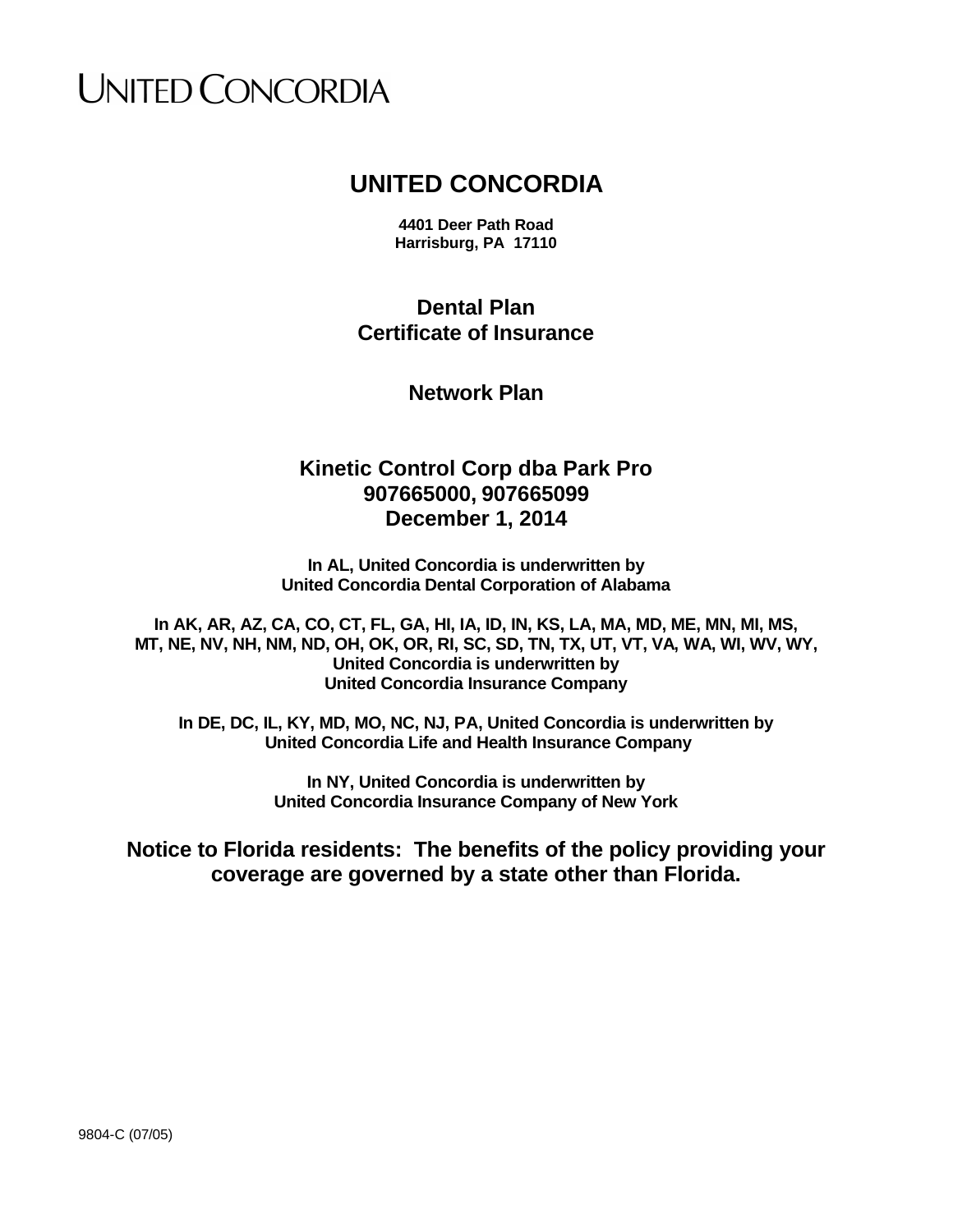# **CERTIFICATE OF INSURANCE**

### **INTRODUCTION**

This Certificate of Insurance provides information about Your dental coverage. Read it carefully and keep it in a safe place with Your other valuable documents. Review it to become familiar with Your benefits and when You have a specific question regarding Your coverage.

To offer these benefits, Your Group has entered into a Group Policy of insurance with United Concordia. The benefits are available to You as long as the Premium is paid and obligations under the Group Policy are satisfied. In the event of conflict between this Certificate and the Group Policy, the Group Policy will rule. This Certificate is not a summary plan description under the Employee Retirement Income Security Act (ERISA).

If You have any questions about Your coverage or benefits, please call our Customer Service Department toll-free at:

#### **800-332-0366**

For general information, Participating Dentist or benefit information, You may also log on to our website at:

*www.unitedconcordia.com*

Claim forms should be sent to:

United Concordia Companies, Inc. Dental Claims PO Box 69421 Harrisburg, PA 17106-9421

9804-B (02/13)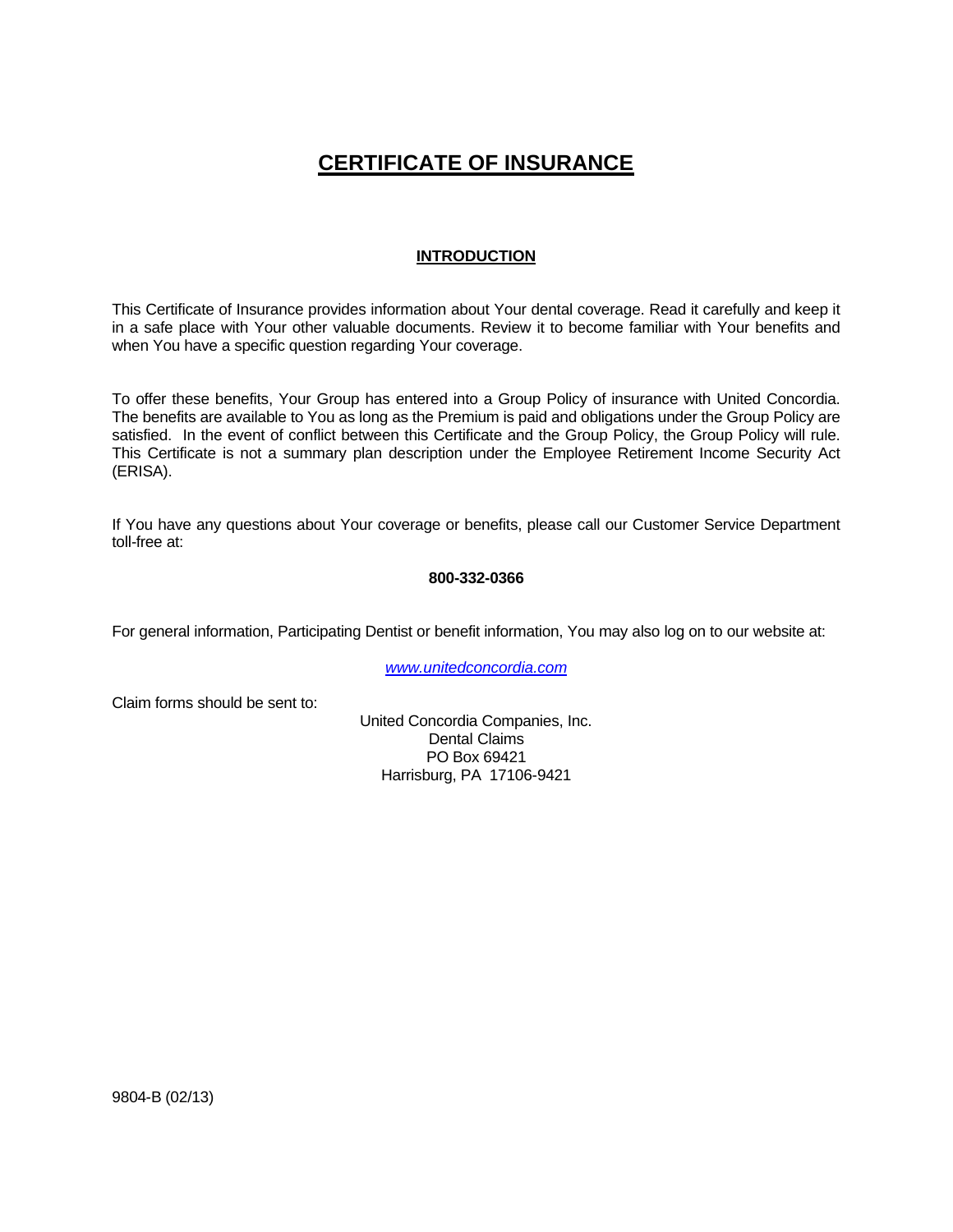# **TABLE OF CONTENTS**

Attached:

Appeal Procedure Addendum<br>State Law Provisions Addendum Schedule of Benefits Schedule of Exclusions and Limitations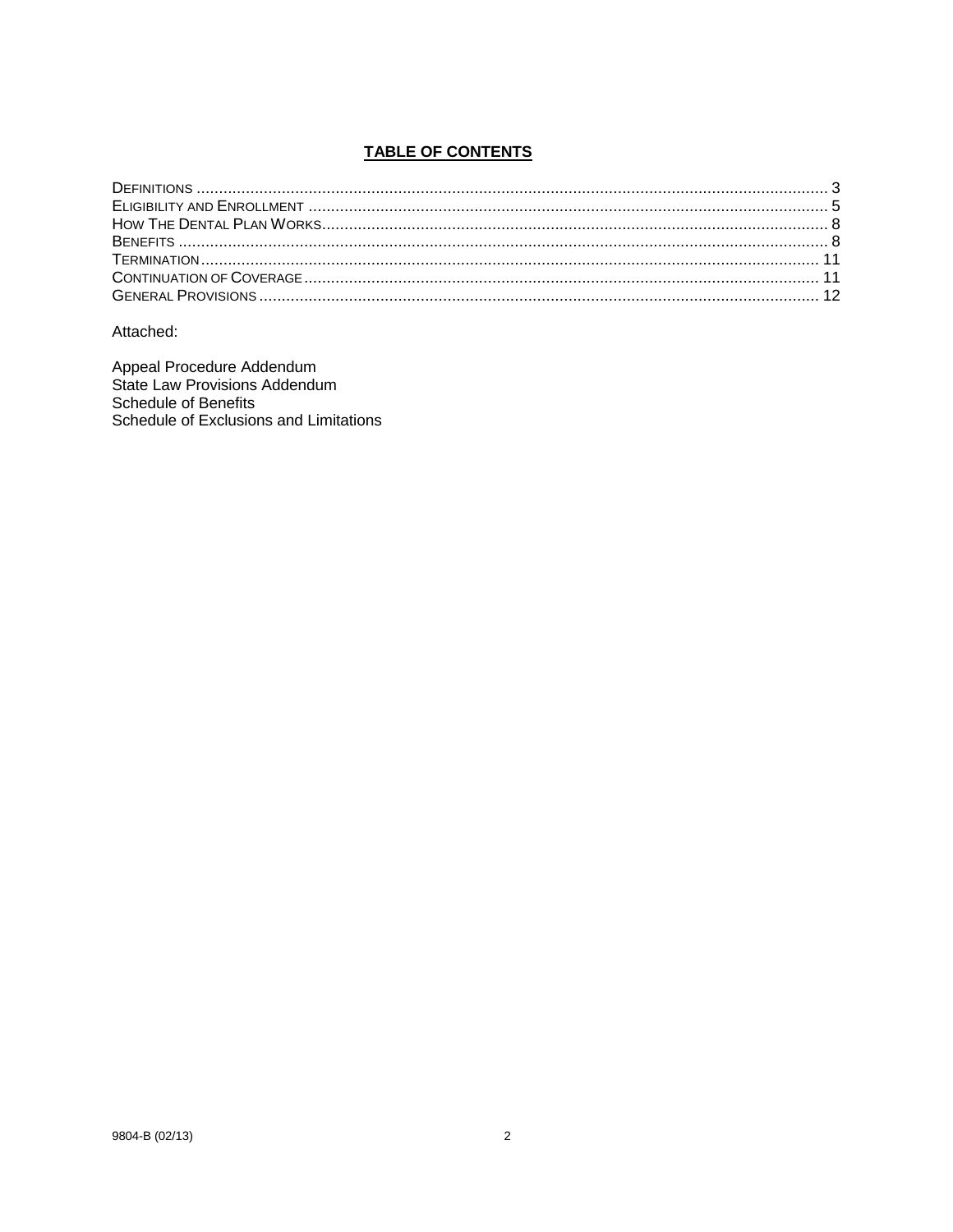#### **DEFINITIONS**

Certain terms used throughout this Certificate begin with capital letters. When these terms are capitalized, use the following definitions to understand their meanings as they pertain to Your benefits and the way the dental Plan works.

**Annual Maximum(s) -** The greatest amount the Company is obligated to pay for all Covered Services rendered during a calendar year or Contract Year as shown on the Schedule of Benefits.

**Authorized Entity –** A Health Insurance Marketplace or other entity authorized by law or regulation through which individuals and groups can purchase insurance to meet the requirements of the federal Affordable Care Act.

**Certificate Holder(s)** - An individual who, because of his/her status with the Policyholder, has enrolled him/herself and/or his/her eligible Dependents for dental coverage and for whom Premiums are paid. In the case of a Group Policy that covers only dependent children, the Certificate Holder must be the child's or children's parent, stepparent, legal guardian, or legal custodian.

**Certificate of Insurance ("Certificate")** - This document, including riders, schedules, addenda and/or endorsements, if any, which describes the coverage purchased from the Company by the Policyholder.

**Coinsurance** - Those remaining percentages or dollar amounts of the Maximum Allowable Charge for a Covered Service that are the responsibility of either the Certificate Holder or his/her enrolled Dependents after the Company pays the percentages or dollar amounts shown on the Schedule of Benefits for a Covered Service.

**Company** - United Concordia, the insurer.

**Contract Year-** The period of twelve (12) months beginning on the Group Policy's Effective Date or the anniversary of the Group Policy's Effective Date and ending on the day before the Renewal Date.

**Coordination of Benefits ("COB")** - A method of determining benefits for Covered Services when the Member is covered under more than one plan. This method prevents duplication of payment so that no more than the incurred expense is paid.

**Cosmetic** - Services or procedures that are not Dentally Necessary and are primarily intended to improve or otherwise modify the Member's appearance.

**Covered Service(s)** - Services or procedures shown on the Schedule of Benefits for which benefits will be covered subject to the Schedule of Exclusions and Limitations, when rendered by a Dentist.

**Deductible(s) -** A specified amount of expenses set forth in the Schedule of Benefits for Covered Services that must be paid by the Member before the Company will pay any benefit.

**Dentally Necessary** - A dental service or procedure is determined by a Dentist to either establish or maintain a patient's dental health based on the professional diagnostic judgment of the Dentist and the prevailing standards of care in the professional community. The determination will be made by the Dentist in accordance with guidelines established by the Company. When there is a conflict of opinion between the Dentist and the Company on whether or not a dental service or procedure is Dentally Necessary, the opinion of the Company will be final.

**Dentist(s)** – A person licensed to practice dentistry in the state in which dental services are provided. Dentist will include any other duly licensed dental professional practicing under the scope of the individual's license when state law requires independent reimbursement of such practitioners.

**Dependent(s)** – Those individuals eligible to enroll for coverage under the Group Policy because of their relationship to the Certificate Holder.

9804-B (02/13) 3 This Group Policy is a Family Policy. Dependents eligible for coverage in this Family Policy include: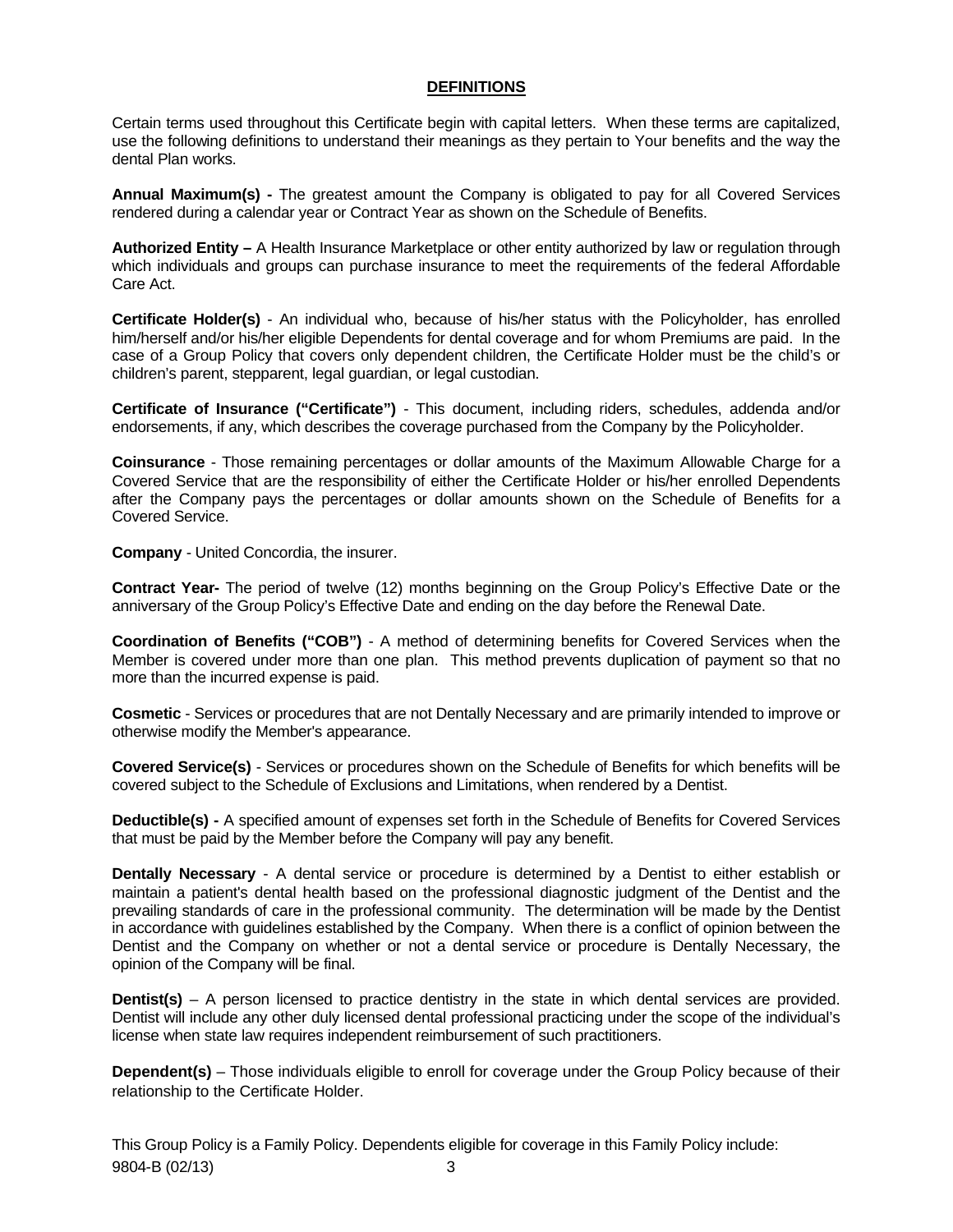- 1. The Certificate Holder's spouse; and
- 2. Any natural child, stepchild, adopted child or child placed with the Certificate Holder or the Certificate Holder's Spouse by order of a court or administrative agency:
	- (a) until the end of the month that the child reaches age 26; or
	- (b) until the end of the month that the child reaches age 26 if he/she is a full-time student at an accredited educational institution and is chiefly reliant upon the Certificate Holder for maintenance and support; or
	- (c) to any age if the child is and continues to be both incapable of self-sustaining employment by reason of mental or physical handicap and chiefly dependent upon the Certificate Holder for maintenance and support*.*

**Effective Date** - The date on which the Group Policy begins or coverage of enrolled Members begins.

**Exclusion(s)** – Services, supplies or charges that are not covered under the Group Policy as stated in the Schedule of Exclusions and Limitations.

**Experimental or Investigative** - The use of any treatment, procedure, facility, equipment, drug, or drug usage device or supply which the Company, determines is not acceptable standard dental treatment of the condition being treated, or any such items requiring federal or other governmental agency approval which was not granted at the time the services were rendered. The Company will rely on the advice of the general dental community including, but not limited to dental consultants, dental journals and/or governmental regulations, to make this determination.

**Family Policy –** A Group Policy that covers the Policyholder's Certificate Holders and may also cover eligible Dependents, as defined in this Certificate. A Group Policy that covers only Certificate Holders' children is not a Family Policy.

**Grace Period** - A period of no less than thirty-one (31) days after Premium payment is due under the Group Policy, in which the Policyholder may make such payment and during which the protection of the Group Policy continues, subject to payment of Premium by the end of the Grace Period.

**Group Policy** - The agreement between the Company and the Policyholder, under which the Certificate Holder is eligible to enroll him/herself and/or his/her Dependents.

**Lifetime Maximum(s) -** The greatest amount the Company is obligated to pay for all Covered Services rendered during the entire time the Member is enrolled under the Group Policy, as shown on the Schedule of Benefits.

**Limitation(s) -** The maximum frequency or age limit applied to a Covered Service set forth in the Schedule of Exclusions and Limitations.

**Maximum Allowable Charge** - The maximum amount the Plan will allow for a specific Covered Service. Maximum Allowable Charges may vary depending upon the contract between Us and the particular Participating Dentist rendering the service. Depending upon the Plan purchased by the Policyholder, Maximum Allowable Charges for Covered Services rendered by Non-Participating Dentists may be the same or higher than such charges for Covered Services rendered by Participating Dentists in order to help limit Out-of-Pocket Expenses of Members choosing Non-Participating Dentists.

**Member(s)** – Enrolled Certificate Holder(s) and their enrolled Dependent(s). Also referred to as "You" or "Your" or "Yourself".

**Non-Participating Dentist** - A Dentist who has not signed a contract with Us to accept the Company's Maximum Allowable Charges as payment in full for Covered Services.

**Out-of-Pocket Expense(s)** – Costs not paid by Us, including but not limited to Coinsurance, Deductibles, amounts billed by Non-Participating Dentists that are over the Maximum Allowable Charge, costs of services that exceed the Policy's Limitations or Maximums, or for services that are Exclusions. The Certificate Holder is responsible to pay for Out-of-Pocket Expenses.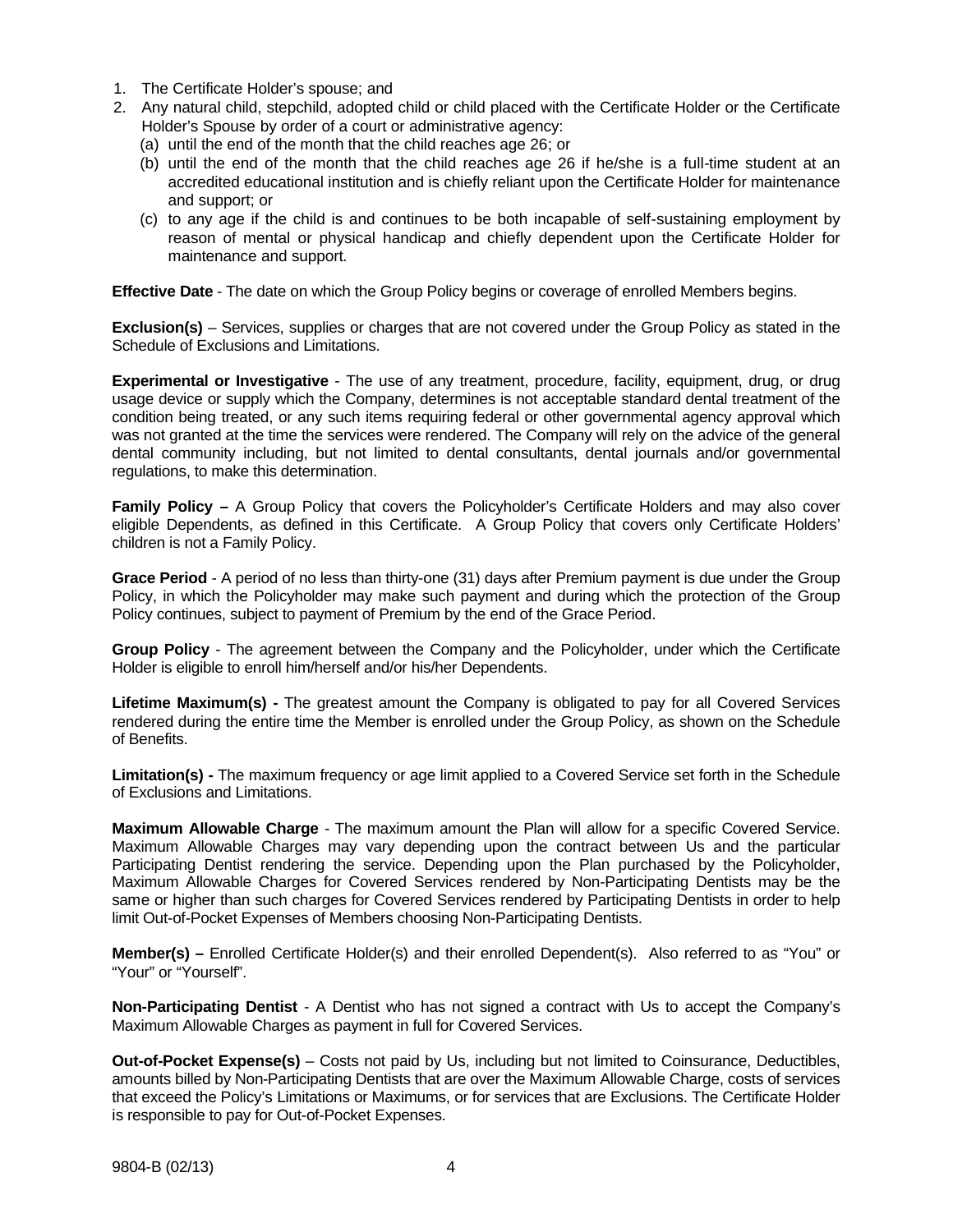**Out-of-Pocket Maximum** – The limit on the Deductibles and Coinsurance for Covered Services provided by Participating Dentists that the Certificate Holder is required to pay in a calendar year or Contract Year, as shown on the Schedule of Benefits. After this limit is reached, Covered Services from Participating Dentists are paid 100% by Us for the remainder of the calendar year or Contract Year unless subject to the Schedule of Exclusions and Limitations.

**Participating Dentist** - A Dentist who has executed a Participating Dentist Agreement with Us, under which he/she agrees to accept the Company's Maximum Allowable Charges as payment in full for Covered Services. Participating Dentists may also agree to limit their charges for any other services delivered to Members.

**Plan** - Dental benefits pursuant to this Certificate and attached Schedule of Exclusions and Limitations and Schedule of Benefits.

**Policyholder** - Organization that executes the Group Policy. Also referred to as "Your Group".

**Premium** - Payment made by the Policyholder in exchange for coverage of the Policyholder's Members under this Group Policy.

**Renewal Date** - The date on which the Group Policy renews. Also known as "Anniversary Date".

**Schedule of Benefits** - Attached summary of Covered Services, Coinsurances, Deductibles, Waiting Periods and maximums applicable to benefits payable under the Plan.

**Schedule of Exclusions and Limitations –** Attached list of Exclusions and Limitations applicable to benefits, services, supplies or charges under the Plan.

**Special Enrollment Period** – The period of time outside Your Group's open enrollment period during which eligible individuals who experience certain qualifying events may enroll as Certificate Holders or Dependents in this Group Policy.

**Spouse** – The Certificate Holder's partner by marriage or by any union between two adults that is recognized by law in the state where this Group Policy is issued.

**State Law Provisions Addendum –** Attached document, if any, containing state law requirements that modify, delete, and/or add provisions to the Certificate of Insurance.

**Termination Date** - The date on which the dental coverage ends for a Member or on which the Group Policy ends.

**Waiting Period(s)** - A period of time a Member must be enrolled under the Group Policy before benefits will be paid for certain Covered Services as shown on the attached Schedule of Benefits.

**We, Our or Us** - The Company, its affiliate or an organization with which it contracts for a provider network and/or to perform certain functions to administer this Policy.

#### **ELIGIBILITY AND ENROLLMENT -- WHEN COVERAGE BEGINS**

#### **New Enrollment**

In order to be a Member, You must meet the eligibility requirements of Your Group and this Group Policy. If You are enrolling through an Authorized Entity, You must meet any additional eligibility requirements of that Authorized Entity and supply enrollment information to it. We must receive enrollment information for the Certificate Holder, enrolled Dependents, and Policyholder. Provided that We receive applicable Premium, coverage will begin on the date specified in the enrollment information We receive. Your Group will inform Certificate Holders of its eligibility requirements.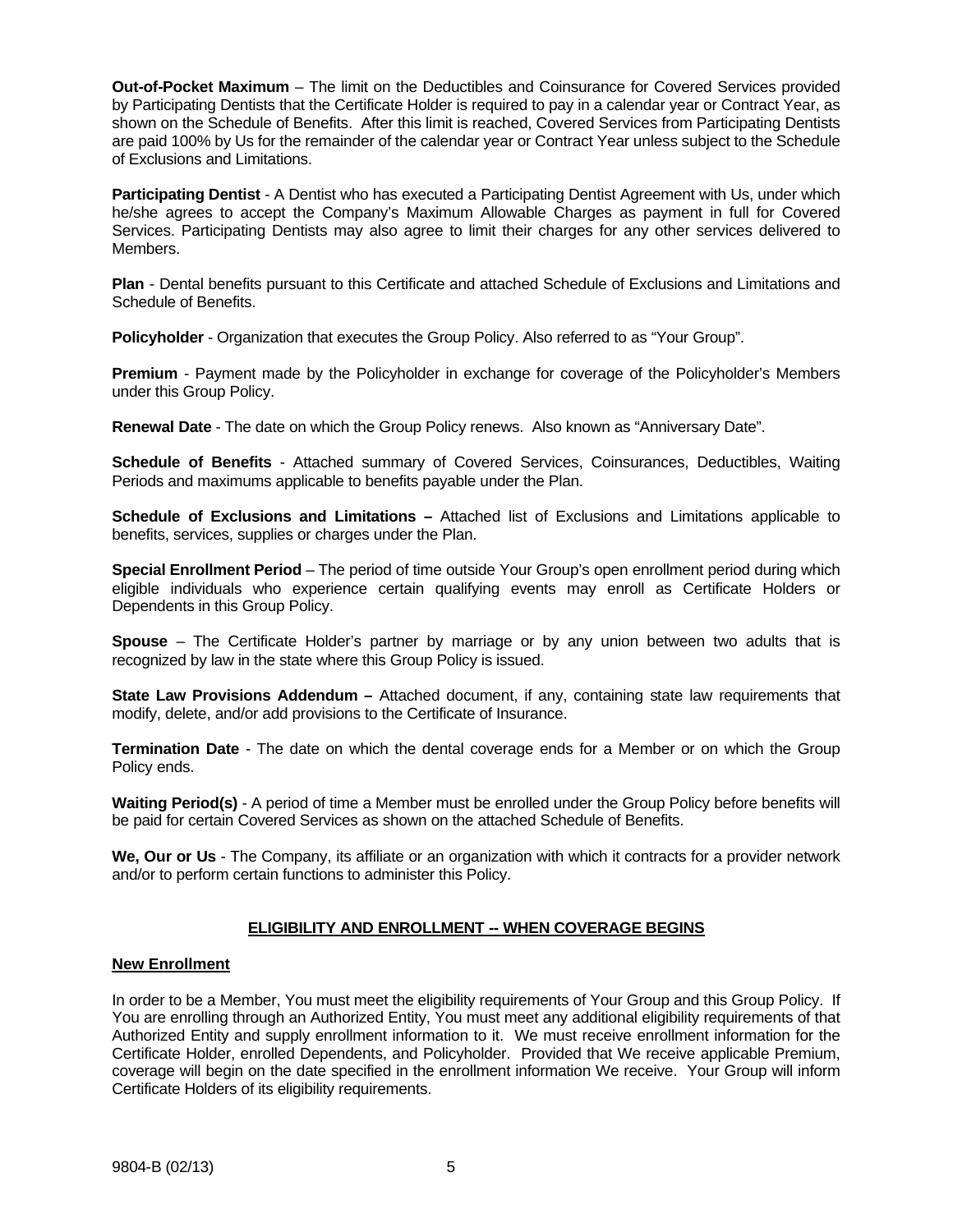If You have already satisfied all eligibility requirements on the Group Policy Effective Date and Your enrollment information and applicable Premium are supplied to Us, Your coverage will begin on the Group Policy Effective Date.

If You are not eligible to be a Member on the Group Policy Effective Date, You must supply the required enrollment information on Yourself and any eligible Dependents, as specified in the Definitions section, within thirty-one (31) days of the date You meet all applicable eligibility requirements.

Coverage for Members enrolling after the Group Policy Effective Date will begin on the date specified in the enrollment information supplied to Us provided Premium is paid.

The Company is not liable to pay benefits for any services started prior to a Member's Effective Date of coverage. Multi-visit procedures are considered "started" when the teeth are irrevocably altered. For example, for crowns, bridges and dentures, the procedure is started when the teeth are prepared and impressions are taken. For root canals, the procedure is started when the tooth is opened and pulp is removed. Procedures started prior to the Member's Effective Date are the liability of the Member or a prior insurance carrier.

#### **Special Enrollment Periods - Enrollment Changes**

After Your Effective Date, You can change Your enrollment during Your Group's open enrollment period. There are also Special Enrollment Periods when the Certificate Holder may add or remove Dependents. These Special Enrollment Period life change events include:

- birth of a child;
- adoption of a child;
- court order of placement or custody of a child;
- change in student status for a child;
- loss of other coverage;
- marriage or other lawful union between two adults.

If You enrolled through Your Group, to enroll a new Dependent as a result of one of these events, You must supply the required enrollment change information within the Special Enrollment Period that is thirty-one (31) days from the date of the life change event. The Dependent must meet the definition of Dependent applicable to this Group Policy.

If You enrolled through an Authorized Entity, there are additional life change events that may permit You to add or remove Dependents or change Plans. In addition to the life change events noted above, the additional Special Enrollment Period events that apply to participation through an Authorized Entity include changes in:

- state of residence:
- incarceration status;
- citizenship, status as a national or lawful presence;
- income, except when You did not request from the Authorized Entity an eligibility determination for insurance affordability programs.

The Special Enrollment Period during which You must supply the required enrollment change information to the Authorized Entity is thirty (30) days from the date of the life change event. The Dependent must meet the definition of Dependent applicable to this Group Policy.

Except for newly born or adoptive children, coverage for the new Dependent will begin on the date specified in the enrollment information provided to Us or on the date dictated by the Authorized Entity, as long as the Premium is paid.

Newly born children of a Member will be considered enrolled from the moment of birth. Adoptive children will be considered enrolled from the date of adoption or placement, except for those adopted or placed within thirty-one (31) days of birth who will be considered enrolled Dependents from the moment of birth. In order for coverage of newly born or adoptive children to continue beyond the first thirty-one (31) day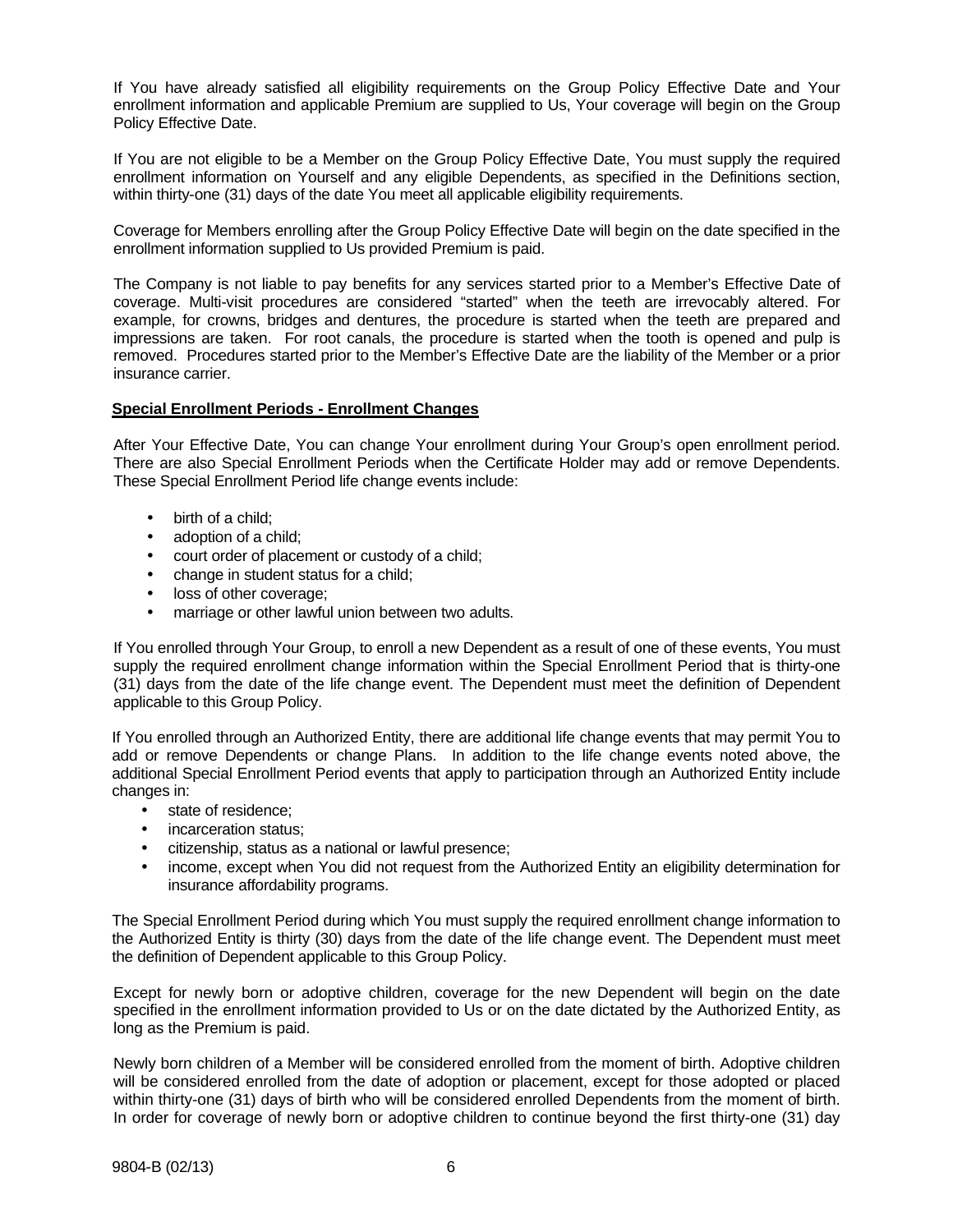period, the child's enrollment information must be provided to Us and the required Premium must be paid within the thirty-one (31) day period.

For an enrolled Dependent child who is a full-time student, evidence of his/her student status and reliance on You for maintenance and support must be furnished to Us within ninety (90) days after the child attains the limiting age shown in the definition of Dependent. Such evidence will be requested annually thereafter until the Dependent reaches the limiting age for students and his/her coverage ends.

For an enrolled Dependent child who is mentally or physically handicapped, evidence of his/her reliance on You for maintenance and support due to his/her condition must be supplied to Us within thirty (30) days after the child attains the limiting age shown in the definition of Dependent. If the Dependent is a fulltime student at an accredited educational institution, the evidence must be provided within thirty (30) days after the Dependent attains the limiting age for students. Such evidence will be requested thereafter based on information provided by the Member's physician, but no more frequently than annually.

Dependent coverage may only be terminated when certain life change events occur including death, divorce or dissolution of the union or domestic partnership, reaching the limiting age or during open enrollment periods.

#### **Late Enrollment**

If You or Your Dependents are not enrolled within thirty-one (31) days of initial eligibility or during the Special Enrollment Period specified for a life change event, You or Your Dependents cannot enroll until the next Special Enrollment Period or open enrollment period conducted for Your Group unless otherwise permitted by applicable law or regulation intended to implement the federal Affordable Care Act, or specified in any applicable Late Entrant Rider to the Certificate of Insurance. If You are required by court order to provide coverage for a Dependent child, You will be permitted to enroll the Dependent child without regard to enrollment season restrictions.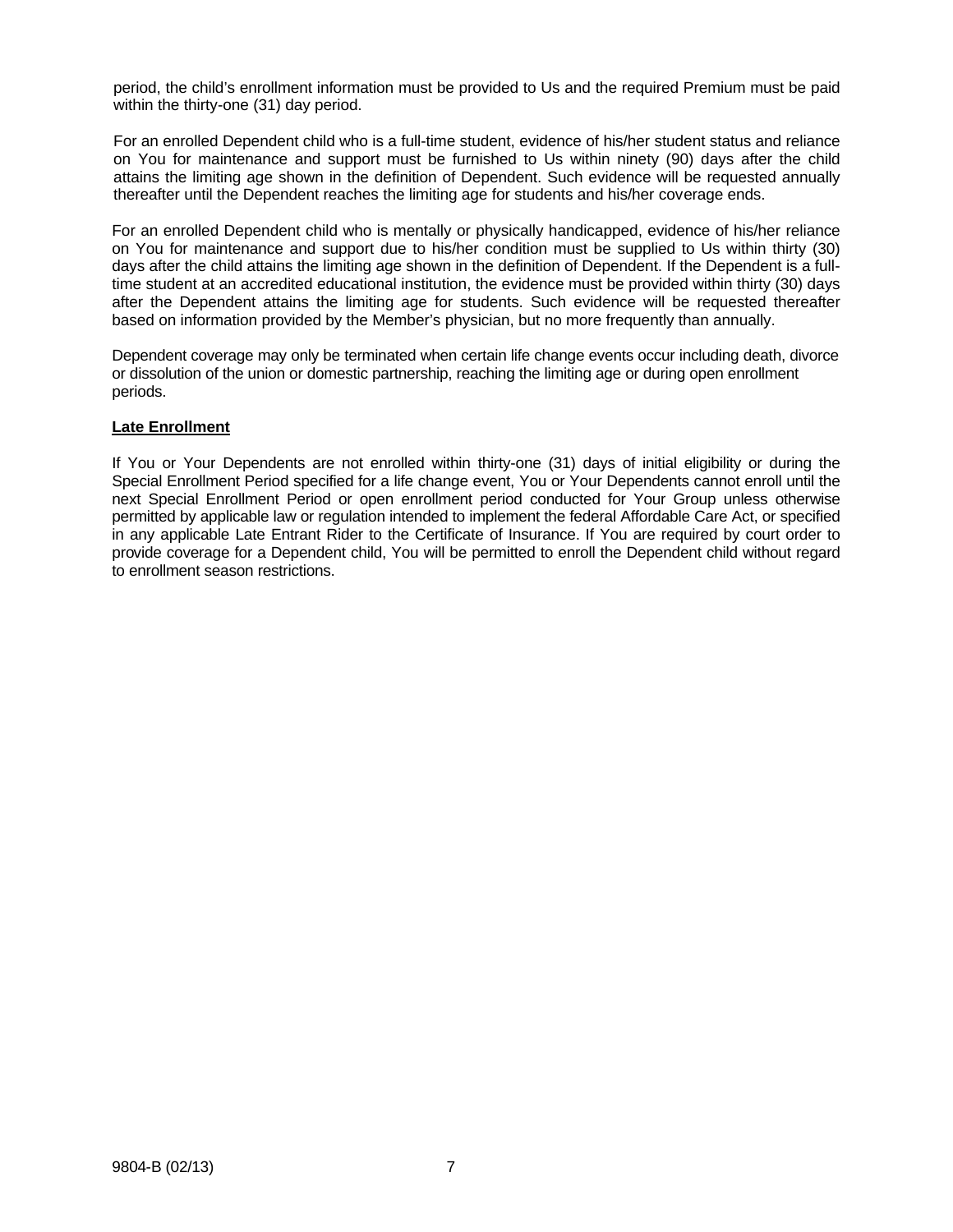#### **HOW THE DENTAL PLAN WORKS**

#### **Choice of Provider**

You may choose any licensed Dentist for services. However, Your Out-of-Pocket Expenses will vary depending upon whether or not Your Dentist is in Our network. If You choose a Participating Dentist, You may limit Your Out-of-Pocket Expense. Participating Dentists agree by contract to accept Maximum Allowable Charges as payment in full for Covered Services. Also, if agreed by the provider, Participating Dentists limit their charges for all services delivered to Members, even if the service is not covered for any reason and a benefit is not paid under this Plan. Participating Dentists also complete and send claims directly to Us for processing. To find a Participating Dentist, visit Our website at www.unitedconcordia.com or call Us at the toll-free number in the Introduction section of this Certificate or on Your ID card.

If You use a Non-Participating Dentist, You may have to pay the Dentist at the time of service, complete and submit Your own claims and wait for Us to reimburse You. You will be responsible for the Dentist's full charge which may exceed Our Maximum Allowable Charge and result in higher Out-of-Pocket Expenses.

#### **BENEFITS**

#### **Covered Services**

Benefits and any applicable Coinsurance, Deductibles, Annual Maximums, Lifetime Maximums, Out-of-Pocket Maximums and Waiting Periods are shown on the attached Schedule of Benefits. Covered Services shown on the Schedule of Benefits must be Dentally Necessary unless otherwise specified in a Rider to this Group Policy and are subject to frequency or age Limitations detailed on the attached Schedule of Exclusions and Limitations.

No benefits will be paid for services, supplies or charges detailed under the Exclusions on the Schedule of Exclusions and Limitations, and no benefits will be paid for services on the Schedule of Benefits with a Coinsurance of zero (0).

#### **Predetermination**

A predetermination is a request for Us to estimate benefits for a dental treatment You have not yet received. Predetermination is not required for any benefits under the Plan. In estimating benefits, We look at patient eligibility, Dental Necessity and the Plan's coverage for the treatment. Payment of benefits for a predetermined service is subject to Your continued eligibility in the Plan. At the time the claim is paid, We may also correct mathematical errors, apply coordination of benefits, and make adjustments to comply with Your current Plan and applicable Annual Maximums, Lifetime Maximums, or Out-of-Pocket Maximums on the date of service**.**

#### **Payment of Benefits**

If You have treatment performed by a Participating Dentist, We will pay covered benefits directly to the Participating Dentist. Both You and the Dentist will be notified of benefits covered, Our payment and any Out-of-Pocket Expenses. Payment will be based on the Maximum Allowable Charge Your Participating Dentist has contracted to accept. Maximum Allowable Charges may vary depending on the geographical area of the dental office and the contract between Us and the particular Participating Dentist rendering the service.

If You receive treatment from a Non-Participating Dentist, We will send payment for Covered Services to You unless You the claim indicates that payment should be sent directly to Your treating Dentist. This is called assignment of benefits, and it is available for care delivered by Non-Participating Dentists outside of Pennsylvania and West Virginia. You will be notified of the services covered, Our payment and any Out-of-Pocket Expenses. You will be responsible to pay the Dentist any difference between Our payment and the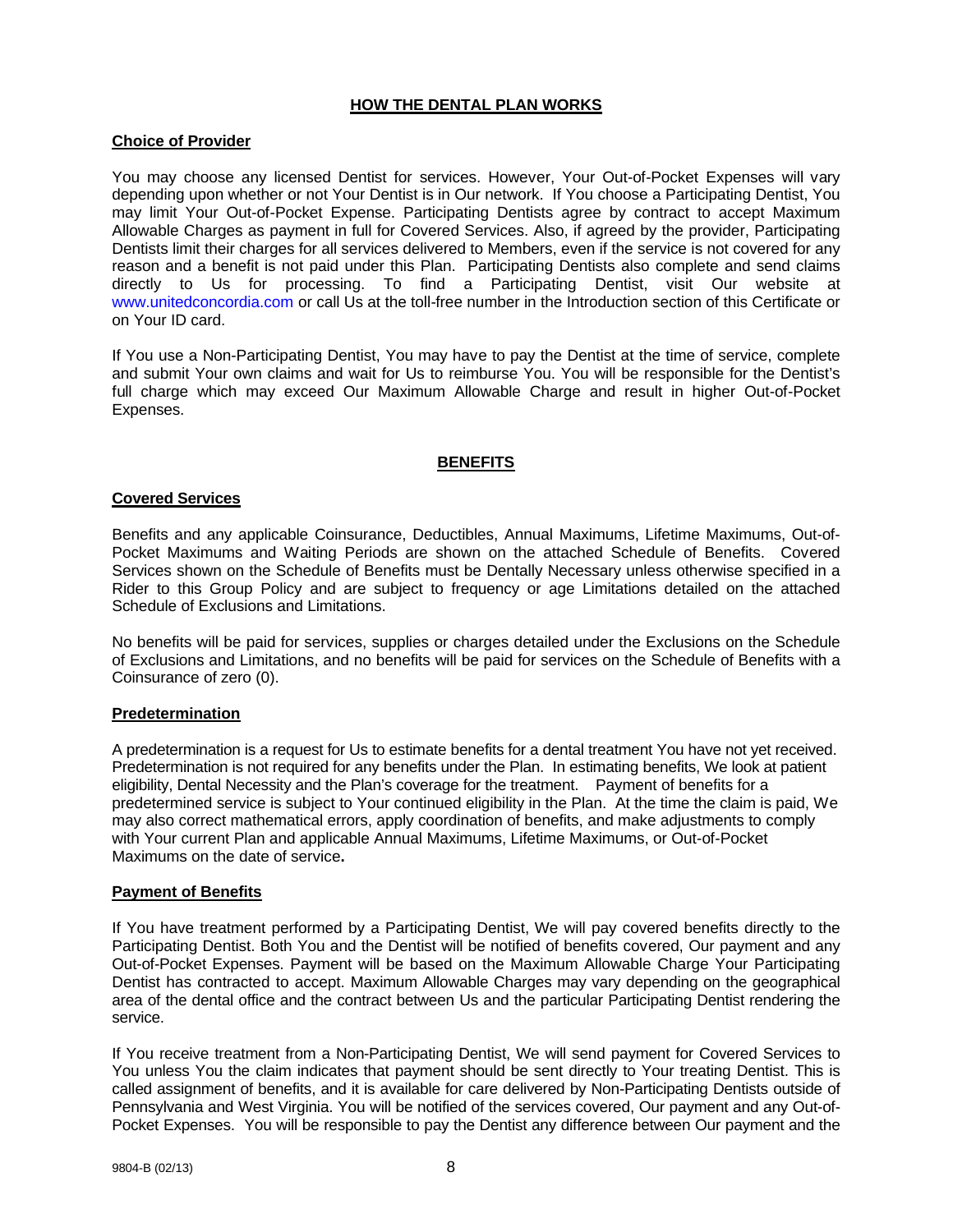Dentist's full charge for the services. Non-Participating Dentists are not obligated to limit their fees to Our Maximum Allowable Charges.

We are not liable to pay benefits for any services started prior to a Member's Effective Date of coverage. Multi-visit procedures are considered "started" when the teeth are irrevocably altered. For example, for crowns or fixed partial dentures, the procedure is started when the teeth are prepared and impressions are taken. Procedures started prior to the Member's Effective Date are the liability of the Member.

The Company does not disclose claim or eligibility records except as allowed or required by law and then in accordance with federal and state law. The Company maintains physical, electronic, and procedural safeguards to guard claims and eligibility information from unauthorized access, use, and disclosure.

#### **Overpayments**

When We make an overpayment for benefits, We have the right to recover the overpayment either from You or from the person or Dentist to whom it was paid. We will recover the overpayment either by requesting a refund or offsetting the amount overpaid from future claim payments. This recovery will follow any applicable state laws or regulations. The Member must provide any assistance necessary, including furnishing information and signing necessary documents, for the Company to be reimbursed.

#### **Coordination of Benefits (COB)**

If You or Your Dependents are covered by any other dental plan and receive a service covered by this Plan and the other dental plan, benefits will be coordinated. This means that one plan will be primary and determine its benefits before those of the other plan, and without considering the other plan's benefits. The other plan will be secondary and determine its benefits after the primary plan. The secondary plan's benefits may be reduced because of the primary plan's payment. Each plan will provide only that portion of its benefit that is required to cover expenses. This prevents duplicate payments and overpayments. Upon determination of primary or secondary liability, this Plan will determine payment.

- 1. When used in this Coordination of Benefits section, the following words and phrases have the definitions below:
	- A) **Allowable Amount** is the Plan's allowance for items of expense, when the care is covered at least in part by one or more Plans covering the Member for whom the claim is made.
	- B) **Claim Determination Period** means a benefit year. However, it does not include any part of a year during which a person has no coverage under this Plan.
	- C) **Other Dental Plan** is any form of coverage which is separate from this Plan with which coordination is allowed. **Other Dental Plan** will be any of the following which provides dental benefits, or services, for the following: Group insurance or group type coverage, whether insured or uninsured. It also includes coverage other than school accident type coverage (including grammar, high school and college student coverages) for accidents only, including athletic injury, either on a twenty-four (24) hour basis or on a "to and from school basis," or group or group type hospital indemnity benefits of \$100 per day or less.
	- D) **Primary Plan** is the plan which determines its benefits first and without considering the other plan's benefits. A plan that does not include a COB provision may not take the benefits of another plan into account when it determines its benefits.
	- E) **Secondary Plan** is the plan which determines its benefits after those of the other plan (Primary Plan). Benefits may be reduced because of the other plan's (Primary Plan) benefits.
	- F) **Plan** means this document including all schedules and all riders thereto, providing dental care benefits to which this COB provision applies and which may be reduced as a result of the benefits of other dental plans.
- 2. The fair value of services provided by the Company will be considered to be the amount of benefits paid by the Company. The Company will be fully discharged from liability to the extent of such payment under this provision.
- 3. In order to determine which plan is primary, this Plan will use the following rules.

A) If the other plan does not have a provision similar to this one, then that plan will be primary.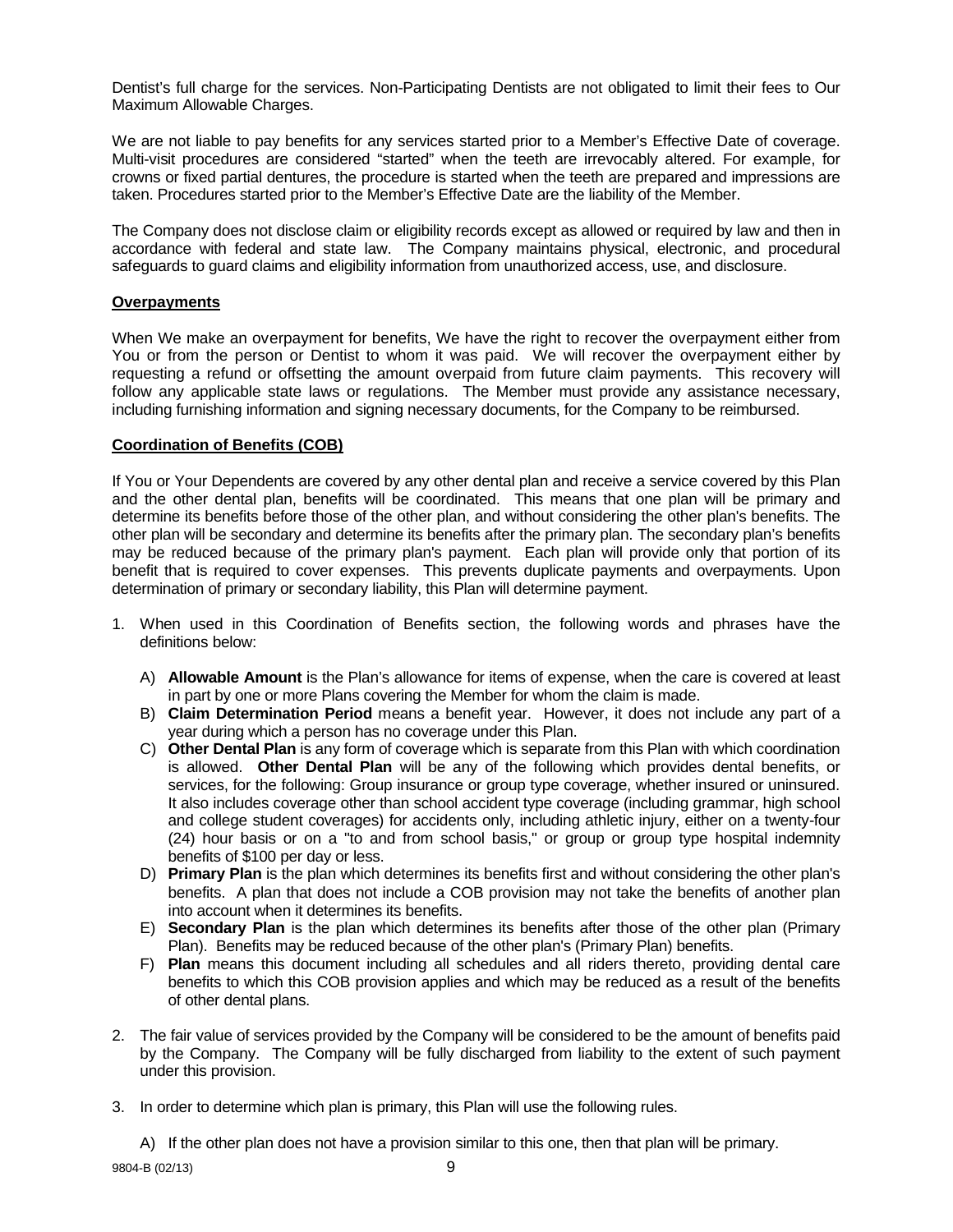- B) If both plans have COB provisions, the plan covering the Member as a primary insured is determined before those of the plan which covers the person as a Dependent.
- C) Dependent Child/Parents Not Separated or Divorced -- The rules for the order of benefits for a Dependent child when the parents are not separated or divorced are:
	- 1) The benefits of the plan of the parent whose birthday falls earlier in a year are determined before those of the plan of the parent whose birthday falls later in that year;
	- 2) If both parents have the same birthday, the benefits of the plan which covered the parent longer are determined before those of the plan which covered the other parent for a shorter period of time;
	- 3) The word "birthday" refers only to month and day in a calendar year, not the year in which the person was born;
	- 4) If the other plan does not follow the birthday rule, but instead has a rule based upon the gender of the parent; and if, as a result, the plans do not agree on the order of benefits, the rule based upon the gender of the parent will determine the order of benefits.
	- D) Dependent Child/Separated or Divorced Parents -- If two or more plans cover a person as Dependent child of divorced or separated parents, benefits for the child are determined in this order:
		- 1) First, the plan of the parent with custody of the child.
		- 2) Then, the plan of the Spouse of the parent with the custody of the child; and
		- 3) Finally, the plan of the parent not having custody of the child.
		- 4) If the specific terms of a court decree state that one of the parents is responsible for the dental care expenses of the child, and the entity obligated to pay or provide the benefits of the plan of that parent has actual knowledge of those terms, the benefits of that plan are determined first. The plan of the other parent will be the Secondary Plan.
		- 5) If the specific terms of the court decree state that the parents will share joint custody, without stating that one of the parents is responsible for the dental care expenses of the child, the plans covering the child will follow the order of benefit determination rules outlined in Section 3-C) above, titled Dependent Child/Parents Not Separated or Divorced.
	- E) Active/Inactive Member
		- 1) For actively employed Members and their Spouses over the age of sixty-five (65) who are covered by Medicare, the plan will be primary.
		- 2) When one contract is a retirement plan and the other is an active plan, the active plan is primary. When two retirement plans are involved, the one in effect for the longest time is primary. If another contract does not have this rule, then this rule will be ignored.
	- F) If none of these rules apply, then the contract which has continuously covered the Member for a longer period of time will be primary.
	- G) The plan covering an individual as a COBRA continuee will be secondary to a plan covering that individual as a Member or a Dependent.
- 4. Right to Receive and Release Needed Information -- Certain facts are needed to apply these COB rules. The Company has the right to decide which facts it needs. It may get needed facts from or give them to any other organization or person. Any health information furnished to a third party will be released in accordance with federal law. Each person claiming benefits under This Plan must give any facts needed to pay the claim.
- 5. Facility of Payment -- A payment made under another plan may include an amount which should have been paid under this Plan. If it does, the Company may pay the amount to the organization which made that payment. That amount will then be treated as though it were a benefit paid under This Plan, and the Company will not pay that amount again. The term "payment made" includes providing benefits in the form of services, in which case "payment made" means reasonable cash value of the services prepaid by the Company.
- 6. Right of Recovery -- If the payment made by the Company is more than it should have paid under this COB provision, the Company may recover the excess from one or more of the following: (1) persons it has paid or for whom it has paid; or (2) insurance companies; or (3) other organization. Members are required to assist the Company to implement this section.

#### **Review of a Benefit Determination**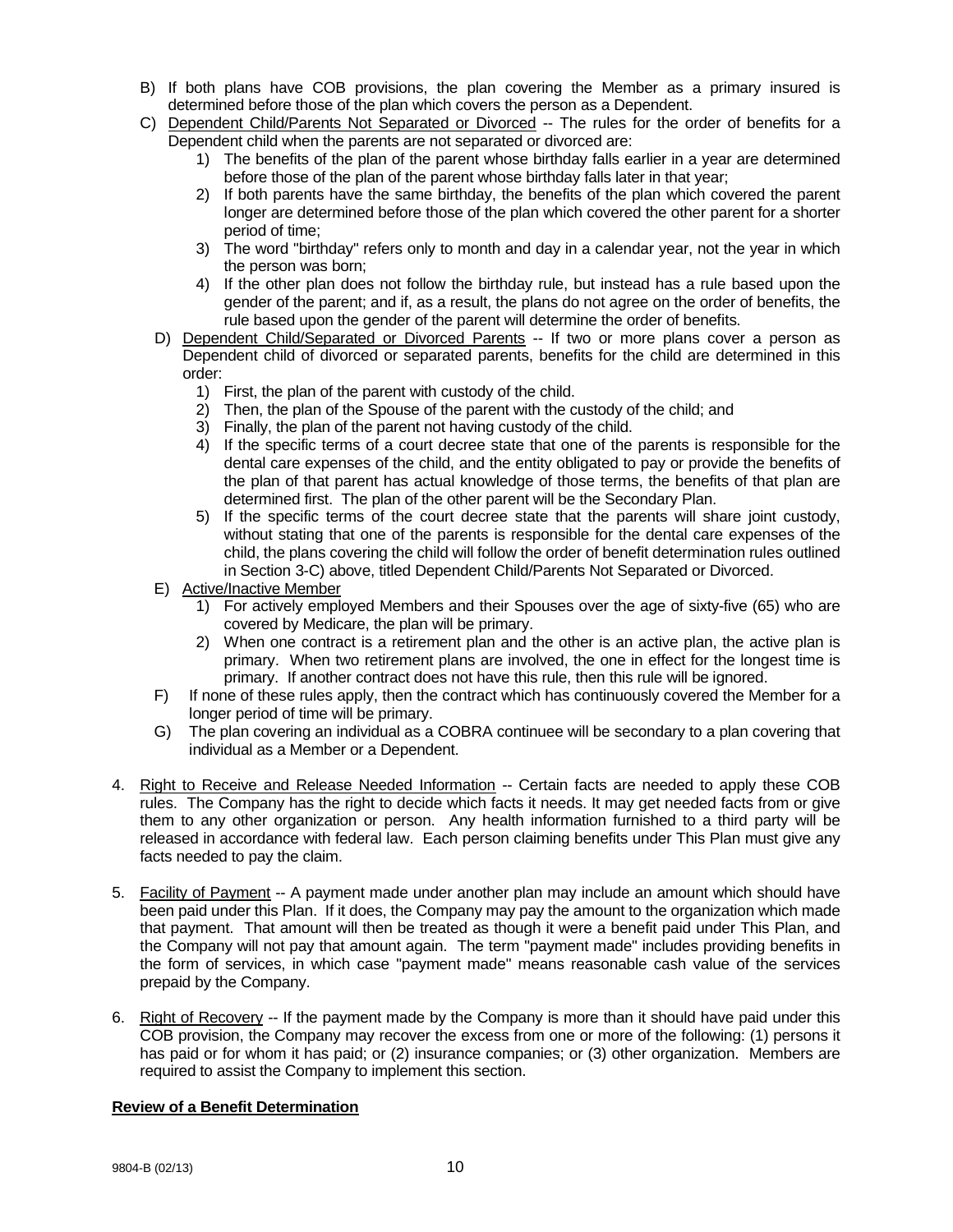If You are not satisfied with a benefit determination or payment, please contact Our Customer Service Department at the toll-free telephone number in the Introduction section of this Certificate or on Your ID card. If, after speaking with a Customer Service representative, You are still dissatisfied, refer to the Appeal Procedure Addendum attached to this Certificate for further steps You can take regarding Your claim.

#### **Value-Added Programs and Services**

From time to time, We offer Members access to various lifestyle, health and/or value-added programs and services. Such offerings are subject to change at any time without notice. Contact Your Group or call Customer Service for eligibility requirements and other information. Eligibility requirements for these programs and services are applied in a uniform, non-discriminatory manner to all Members.

#### **TERMINATION -- WHEN COVERAGE ENDS**

A Member's coverage will end:

- when You no longer meet Your Group's eligibility requirements; or
- when Premium payment ceases for You; or
- when you no longer meet the eligibility requirements for a Dependent, as defined in the Definitions section of this Certificate; or
- when You no longer meet other eligibility requirements imposed by an Authorized Entity; or
- on the termination date specified for You by Authorized Entity.

On the date the Certificate Holder's coverage ends or the Certificate Holder is no longer eligible to enroll his/her Dependents, Dependent coverage will end unless otherwise specified in any applicable addendum or endorsement to this Certificate. If the Group Policy is cancelled, Certificate Holder and Dependent coverage will end on the Group Policy Termination Date.

If the Policyholder fails to pay Premium, coverage will remain in effect during the Grace Period. If the Premium is not received by the end of the Grace Period, the Group Policy will be cancelled and coverage will terminate on the last date for which Premium was paid.

#### **Benefits After Coverage Terminates**

We are not liable to pay any benefits for services, including those predetermined, that are started after Your Termination Date or after the Group Policy Termination Date. However, coverage for completion of a dental procedure requiring two (2) or more visits on separate days will be extended for a period of ninety (90) days after the Termination Date in order for the procedure to be finished. The procedure must be started prior to the Termination Date. The procedure is considered "started" when the teeth are irrevocably altered. For example, for crowns or fixed partial dentures, the procedure is started when the teeth are prepared and impressions are taken. For orthodontic treatment, if covered under the Plan, coverage will be extended through the end of the month of the Member's Termination Date. This extension does not apply if the Group Policy terminates for failure to pay Premium.

#### **CONTINUATION COVERAGE**

Federal or state law may require that certain employers offer continuation coverage to Members for a period of time upon the Certificate Holder's reduction of work hours or termination of employment for any reason other than gross misconduct. Contact Your Group to find out if this applies to You. Your Group will advise You of Your rights to continuation coverage and the cost. If applicable, You must elect to continue coverage within sixty (60) days from Your qualifying event or from notification of rights by Your Group, whichever is later. Dependents may have separate election rights, or You may elect to continue coverage for them. You must pay the required premium for continuation coverage directly to Your Group. The Company is not responsible for determining who is eligible for continuation coverage.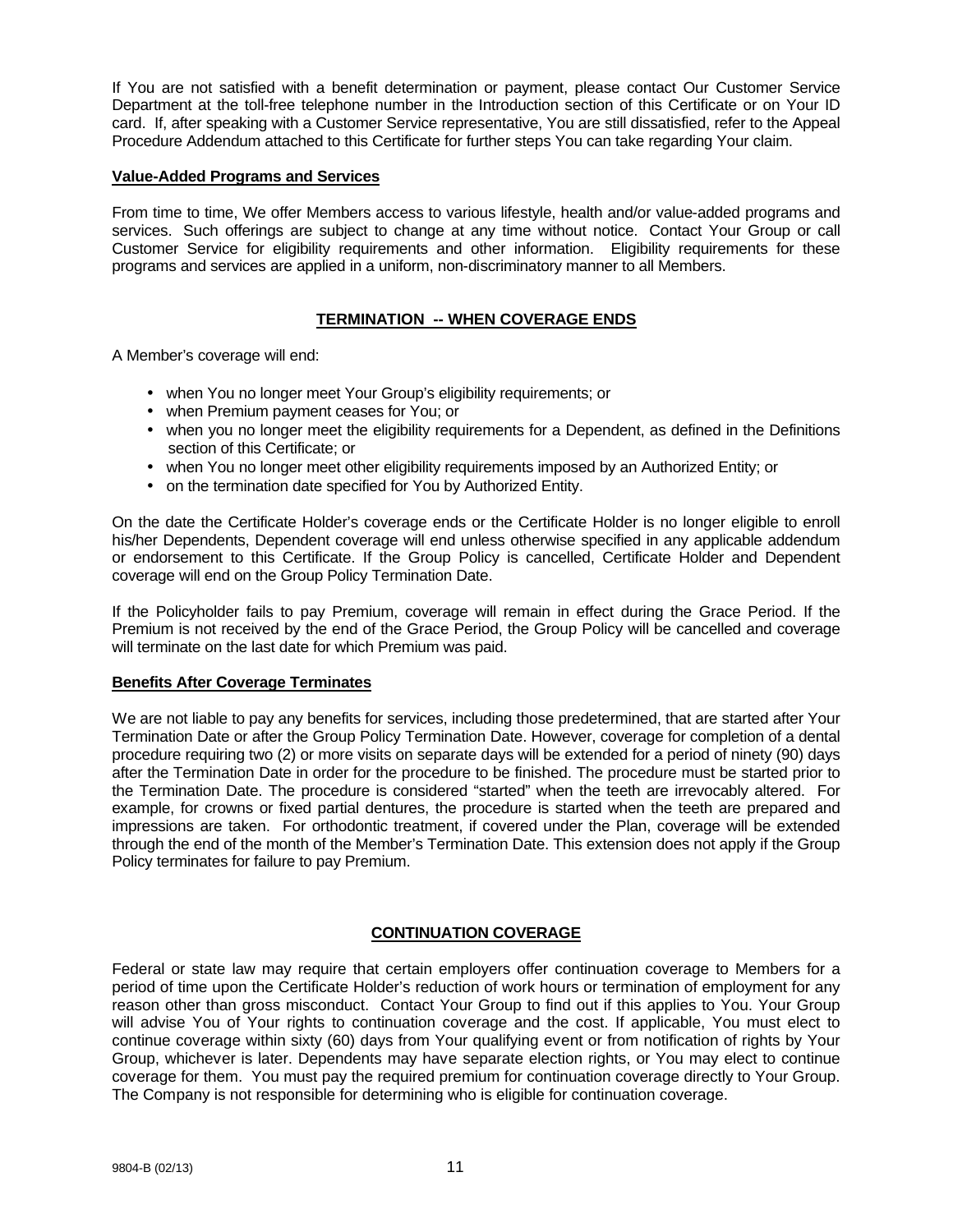#### **GENERAL PROVISIONS**

The failure of any section or subsection of this Certificate shall not affect the validity, legality and enforceability of the remaining sections.

Except as otherwise herein provided, this Certificate may be amended, changed or modified only in writing and thereafter attached hereto as part of this Certificate.

The Company may assign this Certificate and its rights and obligations hereunder to any entity under common control with the Company.

This Certificate will be construed for all purposes as a legal document and will be interpreted and enforced in accordance with pertinent laws and regulations of the state indicated on the State Law Provisions Addendum.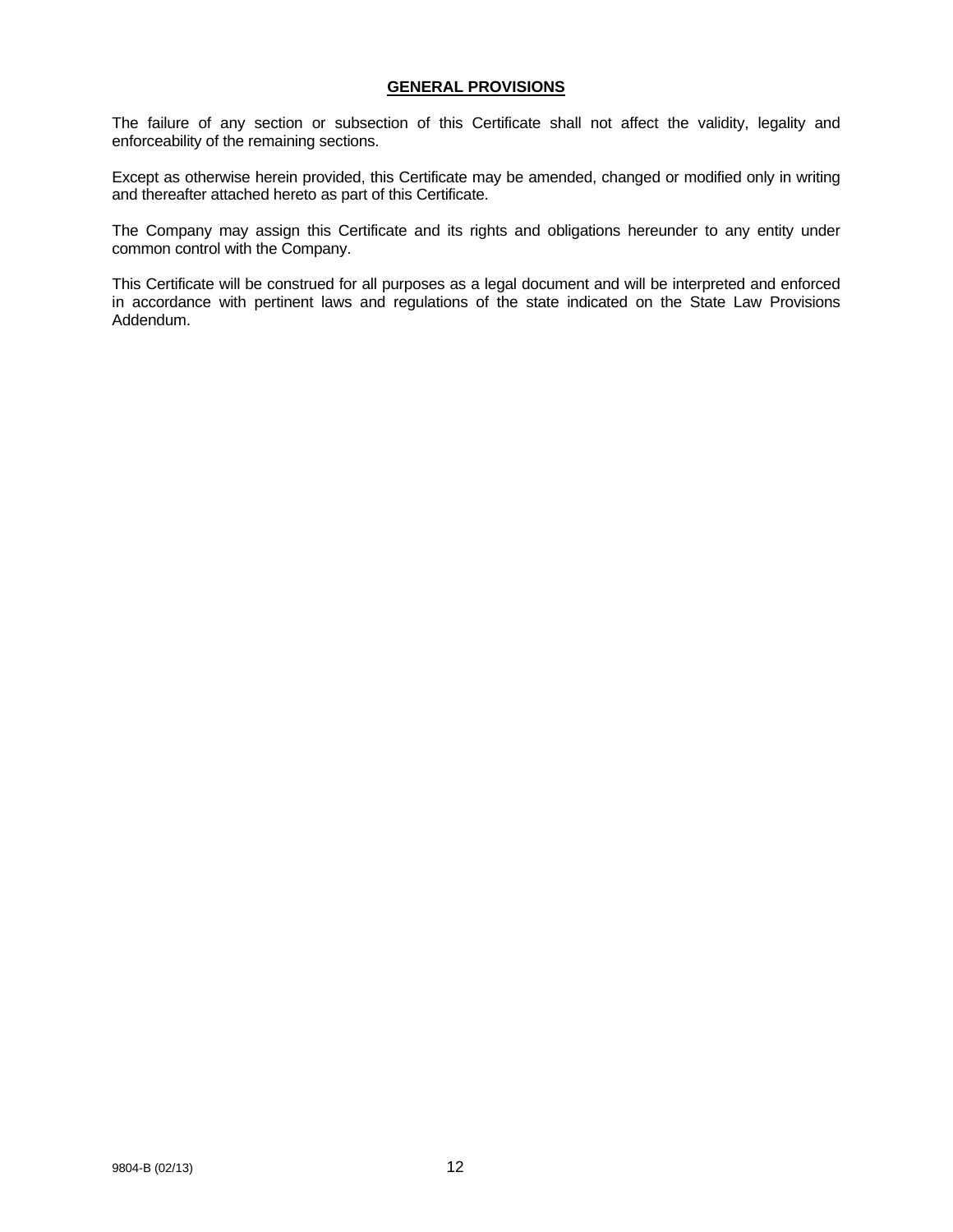#### **Appeals Packet**

#### **United Concordia Insurance Company**

This Appeals Packet is effective on the Effective Date as stated in the Certificate of Coverage "Certificate" and attached to and made part of the Certificate.

#### **Health Care Insurer Appeals Process Information Packet**

#### **CAREFULLY READ THE INFORMATION IN THIS PACKET AND KEEP IT FOR FUTURE REFERENCE. IT HAS IMPORTANT INFORMATION ABOUT HOW TO APPEAL DECISIONS WE MAKE ABOUT YOUR HEALTH CARE.**

#### **Getting Information About the Health Care Appeals Process Help in Filing an Appeal: Standardized Forms and Consumer Assistance From the Department of Insurance**

We must send you a copy of this information packet when you first receive your policy, and within 5 business days after we receive your request for an appeal. When your insurance coverage is renewed, we must also send you a separate statement to remind you that you can request another copy of this packet. We will also send a copy of this packet to you or your treating provider at any time upon request. Just call our customer services number at 1-800-332-0366 to ask.

At the back of this packet, you will find forms you can use for your appeal. The Arizona Insurance Department ("the Department") developed these forms to help people who want to file a health care appeal. You are not required to use them. We cannot reject your appeal if you do not use them. If you need help in filing an appeal, or you have questions about the appeals process, you may call the Department's Consumer Assistance Office at 1-602-364-2499 or 1-800-325-2548 (outside Phoenix) or call us at 1-800- 332-0366.

#### **How to Know When You Can Appeal**

When we do not authorize or approve a service or pay for a claim, we must notify you of your right to appeal that decision. Your notice may come directly from us, or through your treating provider.

#### **Decisions You Can Appeal**

You can appeal the following decisions:

- 1. We do not approve a service that you or your treating provider has requested.
- 2. We do not pay for a service that you have already received.
- 3. We do not authorize a service or pay for a claim because we say that it is not "dentally necessary."
- 4. We do not authorize a service or pay for a claim because we say that it is not covered under your insurance policy, and you believe it is covered.
- 5. We do not notify you, within 10 business days of receiving your request, whether or not we will authorize a requested service.
- 6. We do not authorize a referral to a specialist.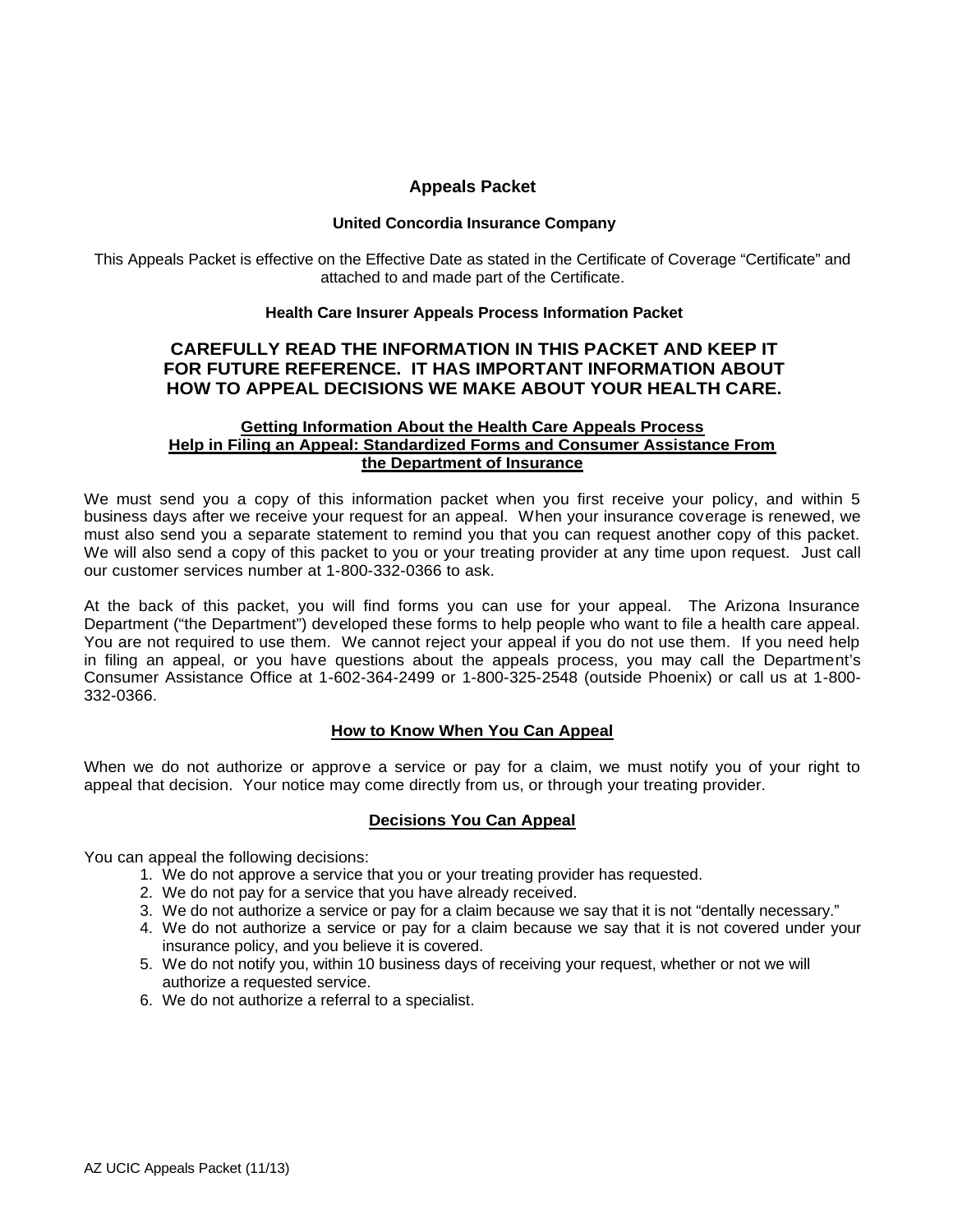### **Decisions You Cannot Appeal**

You cannot appeal the following decisions:

- 1. You disagree with our decision as to the amount of the Maximum Allowable Charge.
- 2. You disagree with how we are coordinating benefits when you have health insurance with more than one insurer.
- 3. You disagree with how we have applied your claims or services to your plan deductible.
- 4. You disagree with the amount of coinsurance or copayments that you paid.
- 5. You disagree with our decision to issue or not issue a policy to you.
- 6. You are dissatisfied with any rate increases you may receive under your insurance policy.
- 7. You believe we have violated any other parts of the Arizona Insurance Code.

If you disagree with a decision that is not appealable according to this list, you may still file a complaint with the Arizona Department of Insurance, Consumer Affairs Division, 2910 N. 44th Street, Suite 210, Phoenix, AZ 85018.

#### **Who Can File An Appeal**?

Either you or your treating provider can file an appeal on your behalf. At the end of this packet is a form that you may use for filing your appeal. You are not required to use this form, and can send us a letter with the same information. If you decide to appeal our decision to deny authorization for a service, you should tell your treating provider so the provider can help you with the information you need to present your case.

#### **Description of the Appeals Process**

There are two types of appeals: an expedited appeal for urgent matters, and a standard appeal. Each type of appeal has 3 levels. The appeals operate in a similar fashion, except that expedited appeals are processed much faster because of the patient's condition.

#### **Expedited Appeals Standard Appeals**

you have not yet received) claims) Level 1: Expedited Dental Review **Informal Reconsideration**<br>
Level 2: Expedited Appeal **Informal Appeal** Formal Appeal Level 2: Expedited Appeal Level 3: Expedited External Independent **External Independent Dental** Dental Review **Review** Review

(for urgently needed services (for non- urgent services or denied

We make the decisions at Level 1 and Level 2. An outside reviewer, who is completely independent from our company, makes Level 3 decisions. You are not responsible to pay the costs of the external review if you choose to appeal to Level 3.

#### **EXPEDITED APPEAL PROCESS FOR URGENTLY NEEDED SERVICES NOT YET PROVIDED**

#### **Level 1: Expedited Dental Review**

**Your request:** You may obtain Expedited Dental Review of your denied request for a service that has not already been provided if:

- You have coverage with us,
- We denied your request for a covered service, and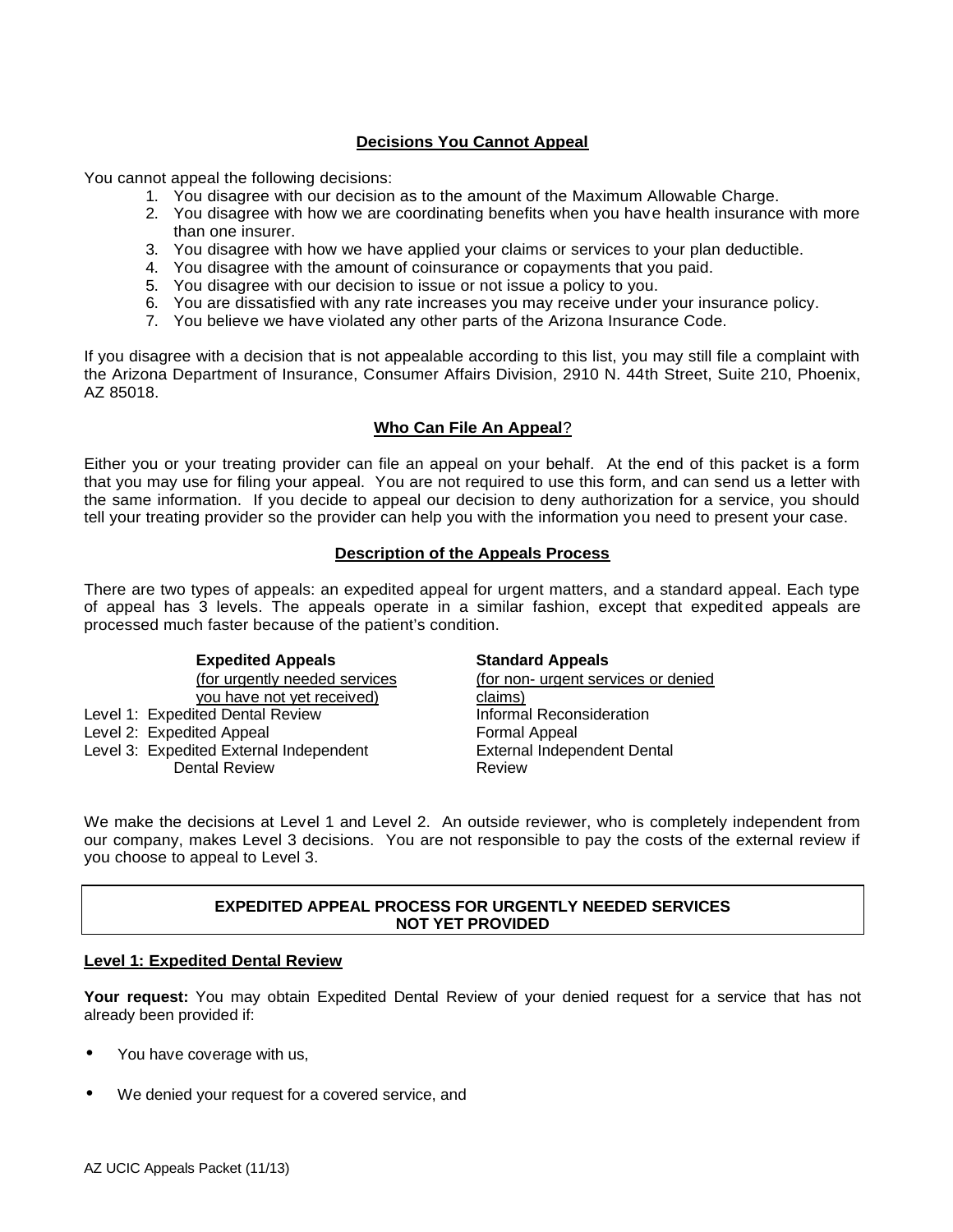• Your treating provider certifies in writing and provides supporting documentation that the time required to process your request through the Informal Reconsideration and Formal Appeal process (about 60 days) is likely to cause a significant negative change in your dental condition. (At the end of this packet is a form that your provider may use for this purpose. Your provider could also send a letter or make up a form with similar information.) Your treating provider must send the certification and documentation to:

Name/Title: United Concordia Insurance Company of Arizona Address: Customer Service Unit-Arizona Appeal, P.O. Box 69414, Harrisburg, PA 17106<br>Phone: 1-800-332-0366 Phone: 1-800-332-0366 Fax: 1-717-260-7029

**Our decision:** We have 1 business day after we receive the information from the treating provider to decide whether we should change our decision and authorize your requested service. Within that same business day, we must call and tell you and your treating provider, and mail you our decision in writing. The written decision must explain the reasons for our decision and tell you the documents on which we based our decision.

**If we deny your request:** You may immediately appeal to Level 2.

**If we grant your request:** We will authorize the service and the appeal is over.

**If we refer your case to Level 3:** We may decide to skip Level 1 and Level 2 and send your case straight to an independent reviewer at Level 3.

#### **Level 2: Expedited Appeal**

Your request: If we deny your request at Level 1, you may request an Expedited Appeal. After you receive our Level 1 denial, your treating provider *must immediately* send us a written request (to the same person and address listed above under Level 1) to tell us you are appealing to Level 2. To help your appeal, your provider should also send us any more information (that the provider has not already sent us) to show why you need the requested service.

**Our decision:** We have 3 business days after we receive the request to make our decision.

**If we deny your request:** You may immediately appeal to Level 3.

**If we grant your request:** We will authorize the service and the appeal is over.

**If we refer your case to Level 3:** We may decide to skip Level 2 and send your case straight to an independent reviewer at Level 3.

#### **Level 3: Expedited External, Independent Review**

**Your request:** You may appeal to Level 3 only after you have appealed through Levels 1 and 2. You have only 5 business days after you receive our Level 2 decision to send us your written request for Expedited External Independent Review. Send your request and any more supporting information to: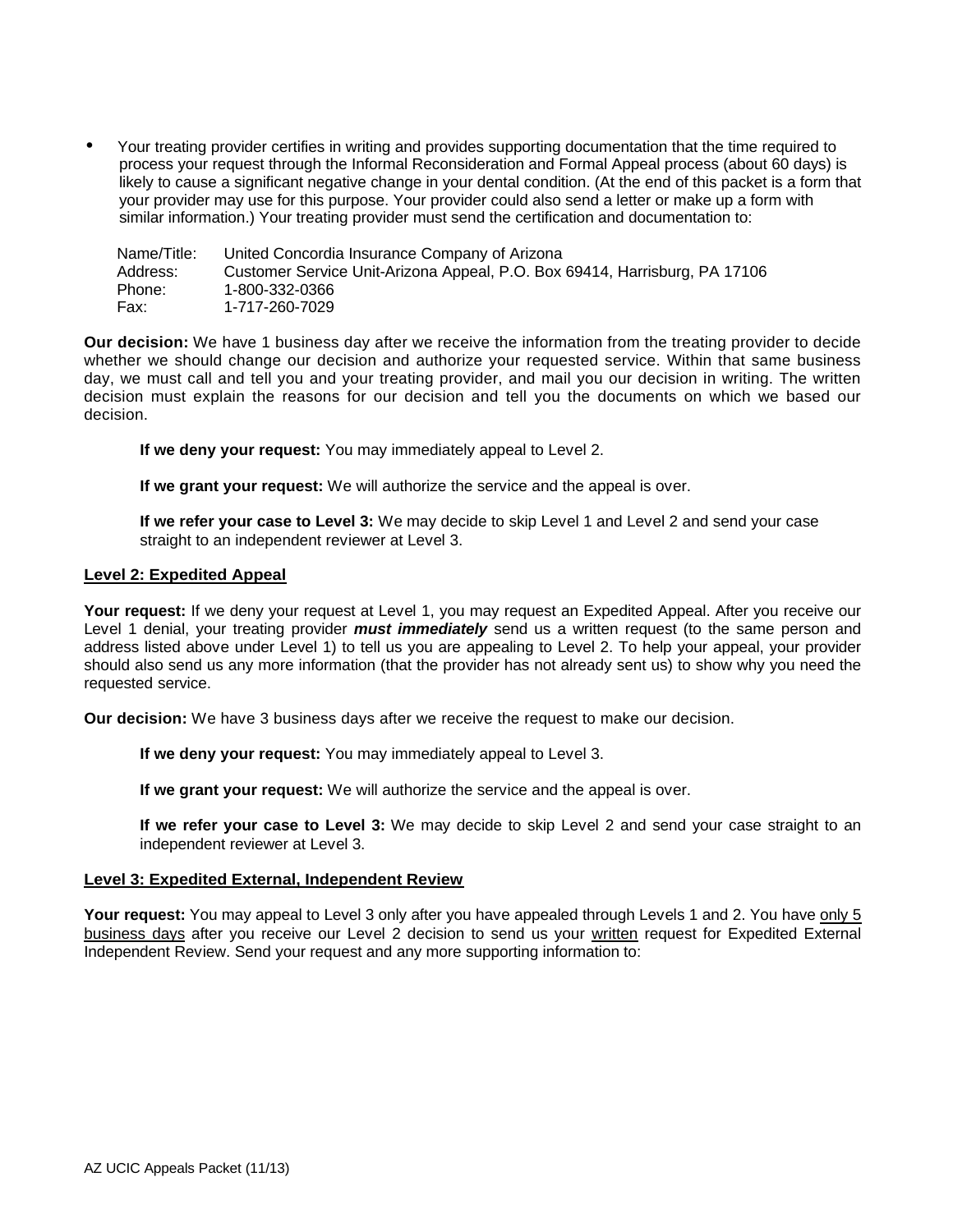| Name/Title: | United Concordia Insurance Company of Arizona                              |
|-------------|----------------------------------------------------------------------------|
| Address:    | Customer Service Unit-Arizona Appeal, P.O. Box 69414, Harrisburg, PA 17106 |
| Phone:      | 1-800-332-0366                                                             |
| Fax:        | 1-717-260-7029                                                             |

Neither you nor your treating provider is responsible for the cost of any external independent review.

**The process:** There are two types of Level 3 appeals, depending on the issues in your case:

#### 1. Dental necessity

These are cases where we have decided not to authorize a service because we think the services you (or your treating provider) are asking for, are not dentally necessary to treat your problem. For dental necessity cases, the independent reviewer is a provider retained by an outside independent review organization ("IRO"), that is procured by the Arizona Insurance Department, and not connected with our company. The IRO provider must be a provider who typically manages the condition under review.

#### 2. Contract coverage

These are cases where we have denied coverage because we believe the requested service is not covered under your insurance policy. For contract coverage cases, the Arizona Insurance Department is the independent reviewer.

#### Dental Necessity Cases

Within 1 business day of receiving your request, we must:

- 1. Mail a written acknowledgement of the request to the Director of Insurance, you, and your treating provider.
- 2. Send the Director of Insurance: the request for review; your policy, evidence of coverage or similar document; all dental records and supporting documentation used to render our decision; a summary of the applicable issues including a statement of our decision; the criteria used and clinical reasons for our decision; and the relevant portions of our utilization review guidelines. We must also include the name and credentials of the health care provider who reviewed and upheld the denial at the earlier appeal levels.

Within 2 business days of receiving our information, the Insurance Director must send all the submitted information to an external independent reviewer organization (the "IRO").

Within 72 hours of receiving the information, the IRO must make a decision and send the decision to the Insurance Director.

Within 1 business day of receiving the IRO's decision, the Insurance Director must mail a notice of the decision to us, you, and your treating provider.

**The decision (dental necessity):** If the IRO decides that we should provide the service, we must authorize the service. If the IRO agrees with our decision to deny the service, the appeal is over. Your only further option is to pursue your claim in Superior Court.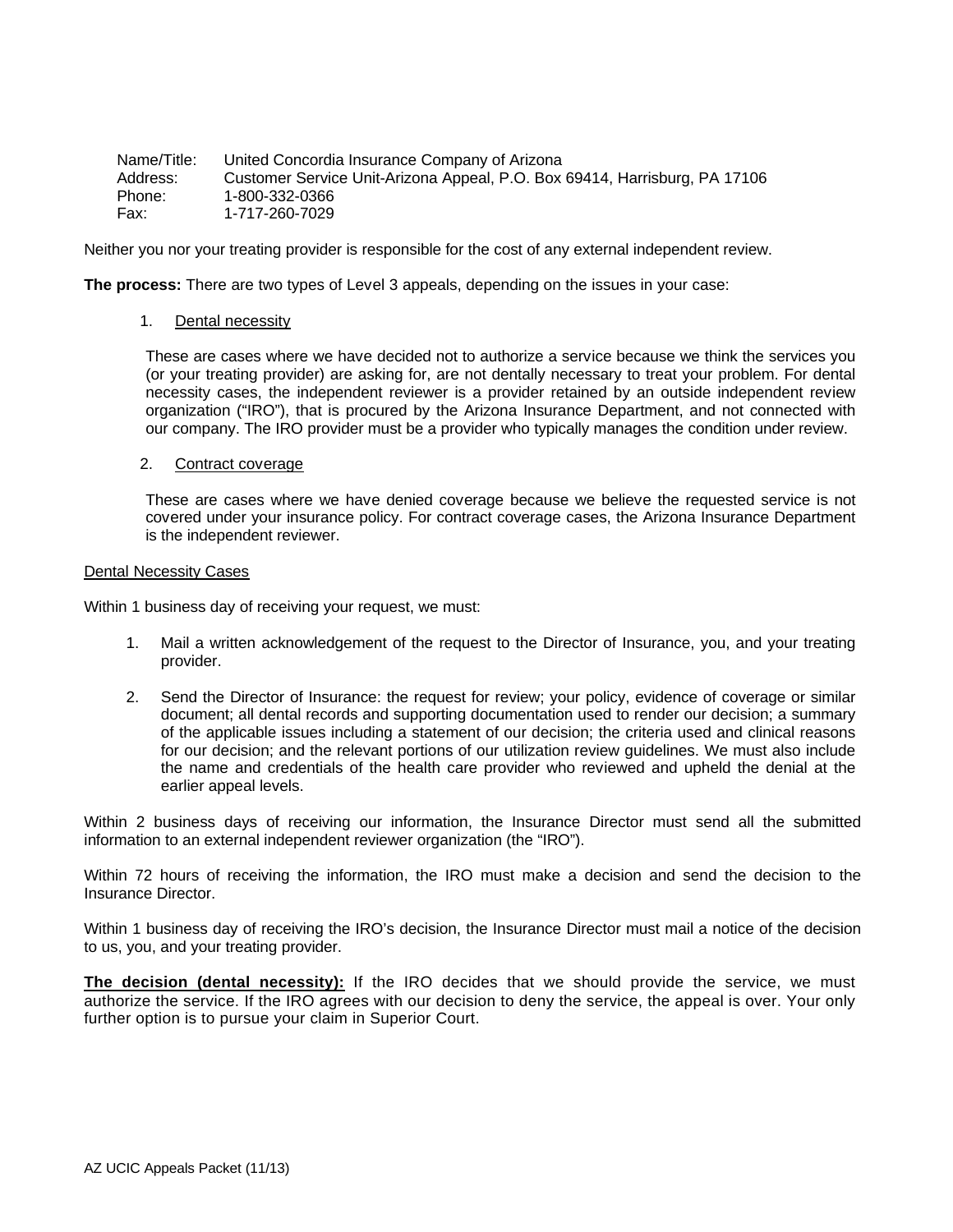#### Contract Coverage Cases

Within 1 business day of receiving your request, we must:

- 1. Mail a written acknowledgement of your request to the Insurance Director, you, and your treating provider.
- 2. Send the Director of Insurance: the request for review, your policy, evidence of coverage or similar document, all dental records and supporting documentation used to render our decision, a summary of the applicable issues including a statement of our decision, the criteria used and any clinical reasons for our decision and the relevant portions of our utilization review guidelines.

Within 2 business days of receiving this information, the Insurance Director must determine if the service or claim is covered, issue a decision, and send a notice to us, you, and your treating provider.

Referral to the IRO for contract coverage cases: The Insurance Director is sometimes unable to determine issues of coverage. If this occurs, the Insurance Director will forward your case to an IRO. The IRO will have 5 business days to make a decision and send it to the Insurance Director. The Insurance Director will have 1 business day after receiving the IRO's decision to send the decision to us, you, and your treating provider.

**The decision (contract coverage):** If you disagree with Insurance Director's final decision on a contract coverage issue, you may request a hearing with the Office of Administrative Hearings ("OAH"). If we disagree with the Director's final decision, we may also request a hearing before OAH. A hearing must be requested within 30 days of receiving the Director's decision. OAH must promptly schedule and complete a hearing for appeals from expedited Level 3 decisions.

#### **STANDARD APPEAL PROCESS FOR NON-URGENT SERVICES AND DENIED CLAIMS**

#### **Level 1: Informal Reconsideration**

**Your request:** You may obtain Informal Reconsideration of your denied request for a service or claim if:

- You have coverage with us,
- We denied your request for a covered service or claim,
- You do not qualify for an expedited appeal, and
- You or your treating provider asks for Informal Reconsideration within 2 years of the date we first deny the requested service or claim by calling, writing, or faxing your request to:

| Name/Title: | United Concordia Insurance Company of Arizona                              |
|-------------|----------------------------------------------------------------------------|
| Address:    | Customer Service Unit-Arizona Appeal, P.O. Box 69414, Harrisburg, PA 17106 |
| Phone:      | 1-800-332-0366                                                             |
| Fax:        | 1-717-260-7029                                                             |

**Our acknowledgement:** We have 5 business days after we receive your request for Informal Reconsideration ("the receipt date") to send you and your treating provider a notice that we got your request.

**Our decision:** We have 30 days after the receipt date to decide whether we should change our decision and authorize your requested service or pay your claim. Within that same 30 days, we must send you and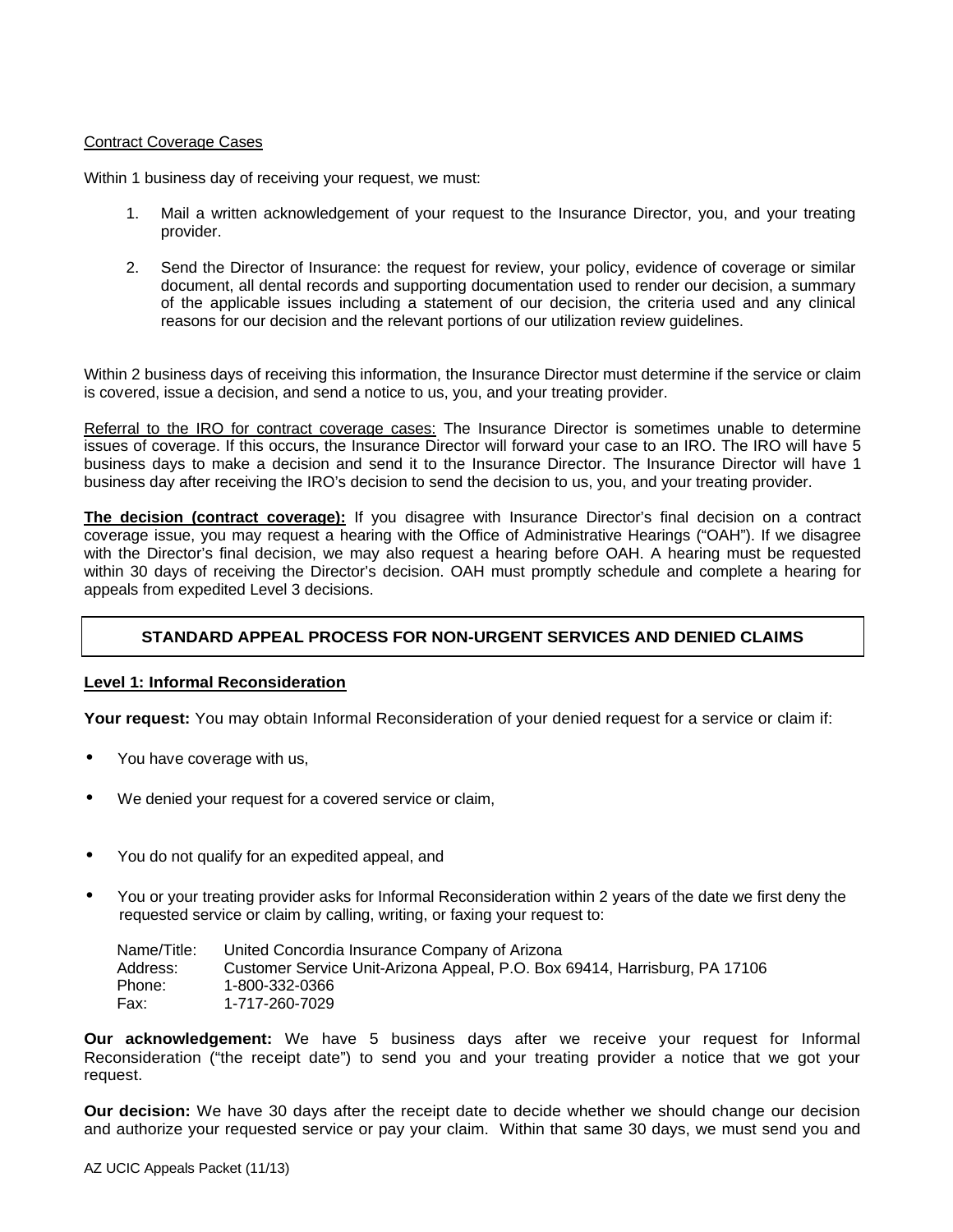your treating provider our written decision. The written decision must explain the reasons for our decision and tell you the documents on which we based our decision.

**If we deny your request:** You have 60 days to appeal to Level 2.

**If we grant your request:** The decision will authorize the service [or pay the claim] and the appeal is over.

**If we refer your case to Level 3:** We may decide to skip Level 1 and Level 2 and send your case straight to an independent reviewer at Level 3.

#### **Level 2: Formal Appeal**

Your request: You may request Formal Appeal if: (1) we deny your request at Level 1, or (2) you have an unpaid claim and we did not provide a Level 1 review. After you receive our Level 1 denial, you or your treating provider must send us a written request within 60 days to tell us you are appealing to Level 2. If we did not provide a Level 1 review of your denied claim, you have 2 years from our first denial notice to request Formal Appeal. To help us make a decision on your appeal, you or your provider should also send us any more information (that you have not already sent us) to show why we should authorize the requested service or pay the claim. Send your appeal request and information to:

| Name/Title: | United Concordia Insurance Company of Arizona                              |
|-------------|----------------------------------------------------------------------------|
| Address:    | Customer Service Unit-Arizona Appeal, P.O. Box 69414, Harrisburg, PA 17106 |
| Phone:      | 1-800-332-0366                                                             |
| Fax:        | 1-717-260-7029                                                             |

**Our acknowledgement:** We have 5 business days after we receive your request for Formal Appeal ("the receipt date") to send you and your treating provider a notice that we got your request.

**Our decision:** For a denied service that you have not yet received, we have 30 days after the receipt date to decide whether we should change our decision and authorize your requested service. For denied claims, we have 60 days to decide whether we should change our decision and pay your claim. We will send you and your treating provider our decision in writing. The written decision must explain the reasons for our decision and tell you the documents on which we based our decision.

**If we deny your request or claim:** You have four (4) months to appeal to Level 3.

**If we grant your request:** We will authorize the service or pay the claim and the appeal is over.

**If we refer your case to Level 3:** We may decide to skip Level 2 and send your case straight to an independent reviewer at Level 3.

#### **Level 3: External, Independent Review**

**Your request:** You may appeal to Level 3 only after you have appealed through Levels 1 and 2. You have four (4) months after you receive our Level 2 decision to send us your written request for External Independent Review. Send your request and any more supporting information to:

| Name/Title: | United Concordia Insurance Company of Arizona                              |
|-------------|----------------------------------------------------------------------------|
| Address:    | Customer Service Unit-Arizona Appeal, P.O. Box 69414, Harrisburg, PA 17106 |
| Phone:      | 1-800-332-0366                                                             |
| Fax:        | 1-717-260-7029                                                             |

Neither you nor your treating provider is responsible for the cost of any external independent review.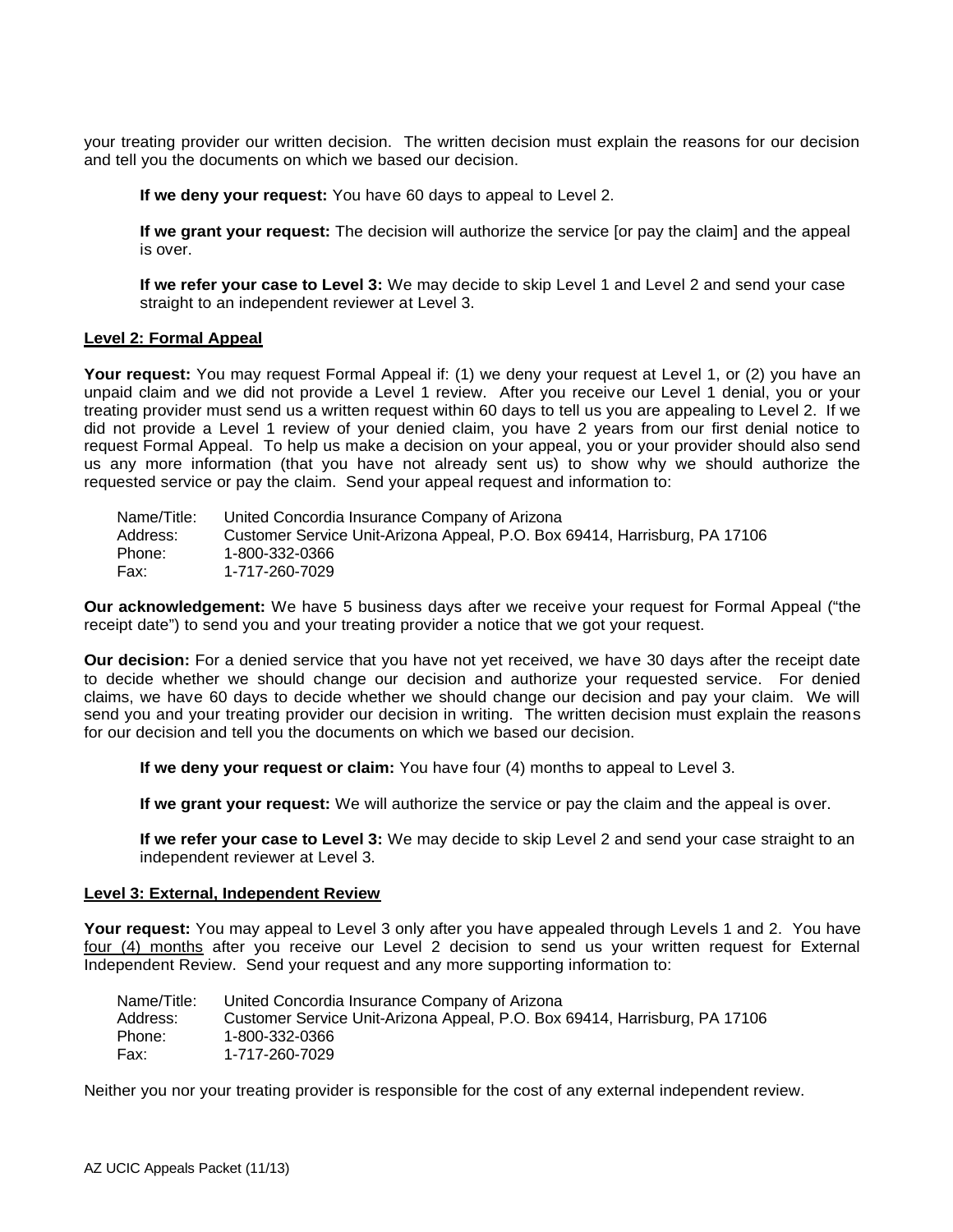**The process:** There are two types of Level 3 appeals, depending on the issues in your case

#### 1. Dental necessity

These are cases where we have decided not to authorize a service because we think the services you (or your treating provider) are asking for, are not dentally necessary to treat your problem. For dental necessity cases, the independent reviewer is a provider retained by an outside independent review organization (IRO), procured by the Arizona Insurance Department, and not connected with our company. For dental necessity cases, the provider must be a provider who typically manages the condition under review.

#### 2. Contract coverage

These are cases where we have denied coverage because we believe the requested service is not covered under your insurance policy. For contract coverage cases, the Arizona Insurance Department is the independent reviewer.

#### Dental Necessity Cases

Within 5 business days of receiving your request, we must:

- 1. Mail a written acknowledgement of the request to the Director of Insurance, you, and your treating provider.
- 2. Send the Director of Insurance: the request for review; your policy, evidence of coverage or similar document; all dental records and supporting documentation used to render our decision; a summary of the applicable issues including a statement of our decision; the criteria used and clinical reasons for our decision; and the relevant portions of our utilization review guidelines. We must also include the name and credentials of the health care provider who reviewed and upheld the denial at the earlier appeal levels.

Within 5 days of receiving our information, the Insurance Director must send all the submitted information to an external independent review organization (the "IRO").

Within 21 days of receiving the information, the IRO must make a decision and send the decision to the Insurance Director.

Within 5 business days of receiving the IRO's decision, the Insurance Director must mail a notice of the decision to us, you, and your treating provider.

**The decision (dental necessity):** If the IRO decides that we should provide the service or pay the claim, we must authorize the service or pay the claim. If the IRO agrees with our decision to deny the service or payment, the appeal is over. Your only further option is to pursue your claim in Superior Court.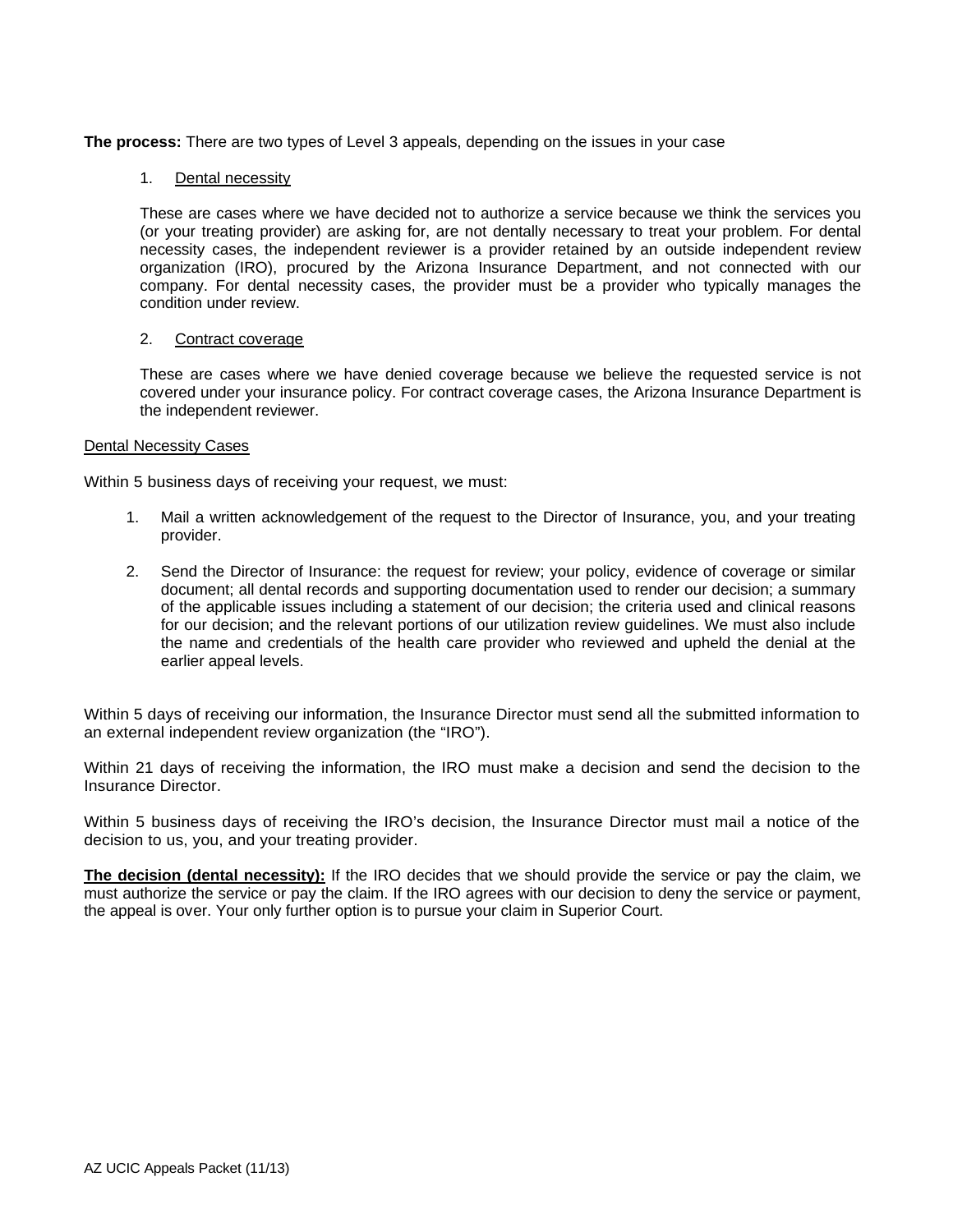#### Contract Coverage Cases

Within 5 business days of receiving your request, we must:

- 1. Mail a written acknowledgement of your request to the Insurance Director, you, and your treating provider.
- 2. Send the Director of Insurance: the request for review; your policy, evidence of coverage or similar document; all dental records and supporting documentation used to render our decision; a summary of the applicable issues including a statement of our decision; the criteria used and any clinical reasons for our decision; and the relevant portions of our utilization review guidelines.

Within 15 business days of receiving this information, the Insurance Director must determine if the service or claim is covered, issue a decision, and send a notice to us, you, and your treating provider. If the Director decides that we should provide the service or pay the claim, we must do so.

Referral to the IRO for contract coverage cases: The Insurance Director is sometimes unable to determine issues of coverage. If this occurs, the Insurance Director will forward your case to an IRO. The IRO will have 21 days to make a decision and send it to the Insurance Director. The Insurance Director will have 5 business days after receiving the IRO's decision to send the decision to us, you, and your treating provider.

**The decision (contract coverage):** If you disagree with the Insurance Director's final decision on a coverage issue, you may request a hearing with the Office of Administrative Hearings ("OAH"). If we disagree with the Director's determination of coverage issues, we may also request a hearing at OAH. Hearings must be requested within 30 days of receiving the coverage issue determination. OAH has rules that govern the conduct of their hearing proceedings.

#### **Obtaining Dental Records**

Arizona law (A.R.S. §12-2293) permits you to ask for a copy of your dental records. Your request must be in writing and must specify who you want to receive the records. The health care provider who has your records will provide you or the person you specified with a copy of your records.

**Designated Decision-Maker**: If you have a designated health care decision-maker, that person must send a written request for access to or copies of your dental records. The dental records must be provided to your health care decision-maker or a person designated in writing by your health care decision-maker unless you limit access to your dental records only to yourself or your health care decision-maker.

**Confidentiality:** Dental records disclosed under A.R.S. §12-2293 remain confidential. If you participate in the appeal process, the relevant portions of your dental records may be disclosed only to people authorized to participate in the review process for the dental condition under review. These people may not disclose your dental information to any other people.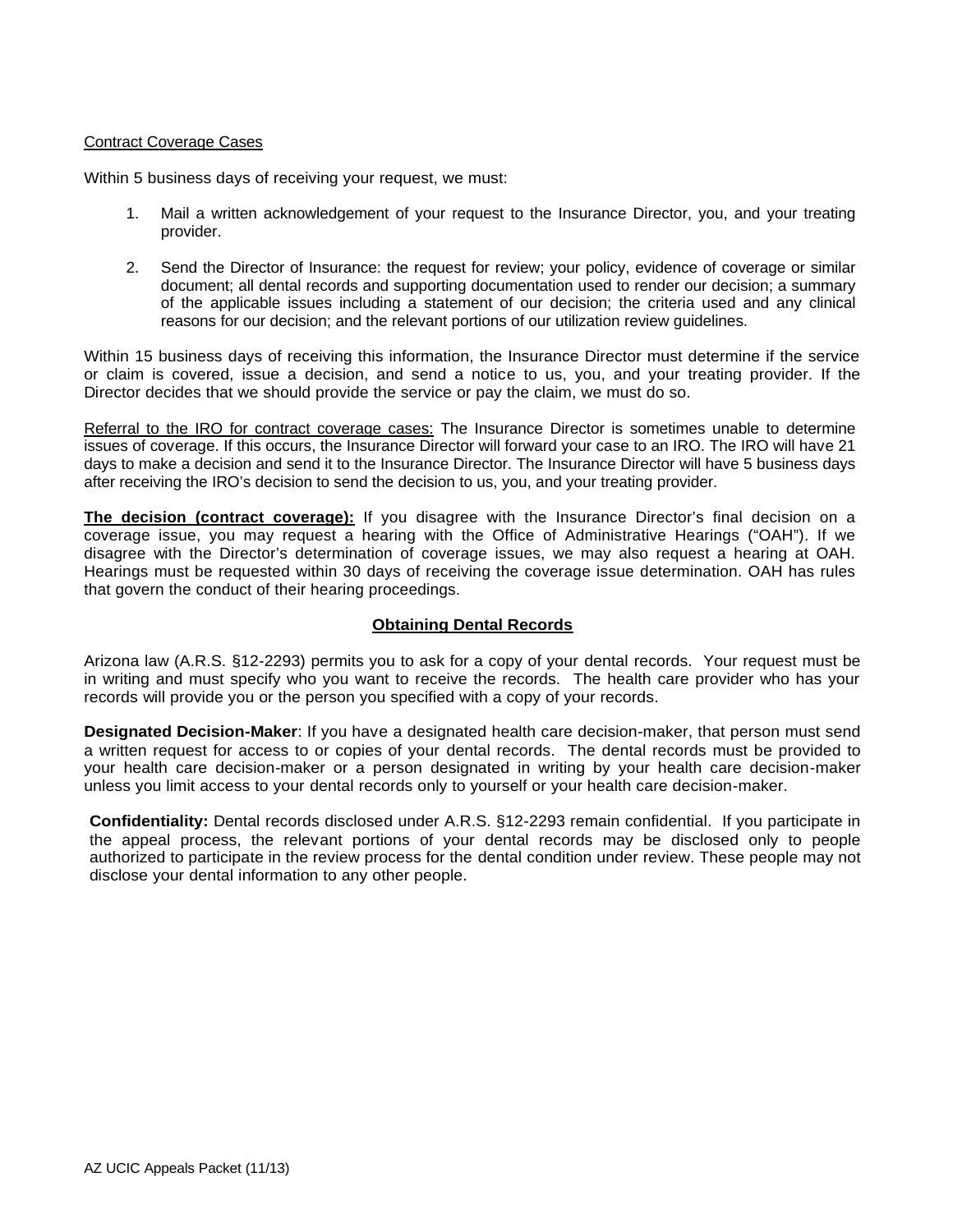### **Documentation for an Appeal**

If you decide to file an appeal, you must give us any material justification or documentation for the appeal at the time the appeal is filed. If you gather new information during the course of your appeal, you should give it to us as soon as you get it. You must also give us the address and phone number where you can be contacted. If the appeal is already at Level 3, you should also send the information to the Department.

#### **The Role of the Director of Insurance**

Arizona law (A.R.S. §20-2533(F)) requires "any member who files a complaint with the Department relating to an adverse decision to pursue the review process prescribed" by law. This means, that for appealable decisions, you must pursue the health care appeals process before the Insurance Director can investigate a complaint you may have against our company based on the decision at issue in the appeal.

The appeal process requires the Director to:

- 1. Oversee the appeals process.
- 2. Maintain copies of each utilization review plan submitted by insurers.
- 3. Receive, process, and act on requests from an insurer for External, Independent Review.
- 4. Enforce the decisions of insurers.<br>5. Review decisions of insurers.
- Review decisions of insurers.
- 6. Report to the Legislature.
- 7. Send, when necessary, a record of the proceedings of an appeal to Superior Court or to the Office of Administrative Hearings (OAH).
- 8. Issue a final administrative decision on coverage issues, including the notice of the right to request a hearing at OAH.

#### **Receipt of Documents**

Any written notice, acknowledgment, request, decision or other written document required to be mailed is deemed received by the person to whom the document is properly addressed on the fifth business day after being mailed. "Properly addressed" means your last known address.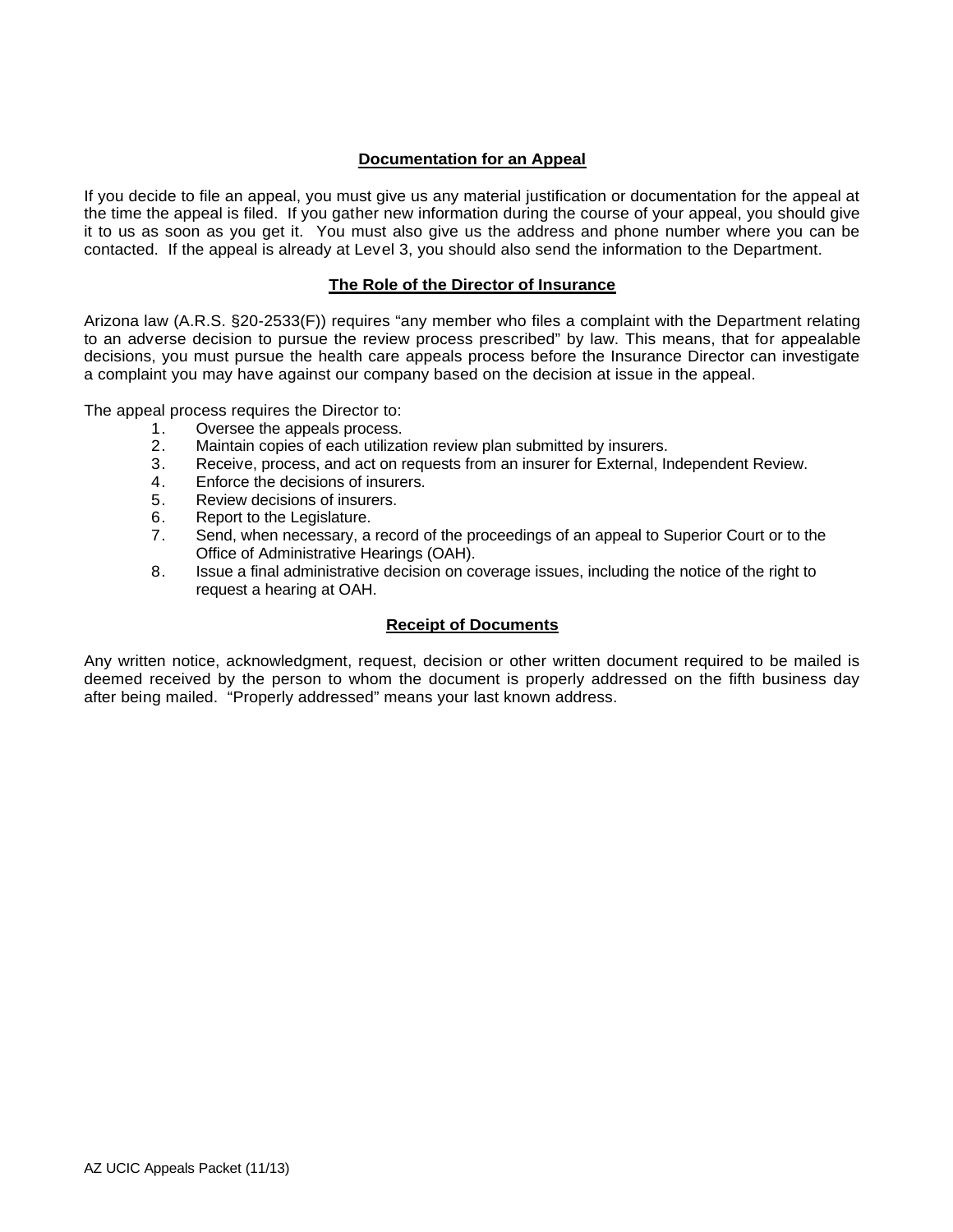Please submit your request to the following address: United Concordia Companies, Inc. Dental Customer Service P.O. Box 69420 Harrisburg, PA 17106-9420

#### **HEALTH CARE APPEAL REQUEST FORM** *You may use this form to tell your insurer you want to appeal a denial decision.*

| Insured Member's Name                                           |       | Member ID $#$ |  |
|-----------------------------------------------------------------|-------|---------------|--|
| Name of representative pursuing appeal, if different from above |       |               |  |
| Mailing Address                                                 |       | Phone #       |  |
| City                                                            | State | Zip Code      |  |

Type of Denial: Denied Claim Denied Service Not Yet Received

Name of Insurer that denied the claim/service: \_\_\_\_\_\_\_\_\_\_\_\_\_\_\_\_\_\_\_\_\_\_\_\_\_\_\_\_\_\_\_\_\_

If you are appealing your insurer's decision to deny a service you have not yet received, will a 30 to 60 day delay in receiving the service likely cause a significant negative change in your health? If your answer is "Yes," you may be entitled to an expedited appeal. Your treating provider must sign and send a certification and documentation supporting the need for an expedited appeal.

What decision are you appealing? \_\_\_\_\_\_\_\_\_\_\_\_\_\_\_\_\_\_\_\_\_\_\_\_\_\_\_\_\_\_\_\_\_\_\_\_\_\_\_\_\_\_\_\_\_

 $\mathcal{L}_\text{max}$  and  $\mathcal{L}_\text{max}$  are the set of the set of the set of the set of the set of the set of the set of the set of the set of the set of the set of the set of the set of the set of the set of the set of the set o

 $\Box$ (*Explain what you want your insurer to authorize or pay for*.)

\_\_\_\_\_\_\_\_\_\_\_\_\_\_\_\_\_\_\_\_\_\_\_\_\_\_\_\_\_\_\_\_\_\_\_\_\_\_\_\_\_\_\_\_\_\_\_\_\_\_\_\_\_\_\_\_\_\_\_\_\_\_\_\_\_\_\_\_\_\_\_\_\_\_\_\_\_

\_\_\_\_\_\_\_\_\_\_\_\_\_\_\_\_\_\_\_\_\_\_\_\_\_\_\_\_\_\_\_\_\_\_\_\_\_\_\_\_\_\_\_\_\_\_\_\_\_\_\_\_\_\_\_\_\_\_\_\_\_\_\_\_\_\_\_\_\_\_\_\_\_\_\_\_\_ \_\_\_\_\_\_\_\_\_\_\_\_\_\_\_\_\_\_\_\_\_\_\_\_\_\_\_\_\_\_\_\_\_\_\_\_\_\_\_\_\_\_\_\_\_\_\_\_\_\_\_\_\_\_\_\_\_\_\_\_\_\_\_\_\_\_\_\_\_\_\_\_\_\_\_\_\_ \_\_\_\_\_\_\_\_\_\_\_\_\_\_\_\_\_\_\_\_\_\_\_\_\_\_\_\_\_\_\_\_\_\_\_\_\_\_\_\_\_\_\_\_\_\_\_\_\_\_\_\_\_\_\_\_\_\_\_\_\_\_\_\_\_\_\_\_\_\_\_\_\_\_\_\_\_ \_\_\_\_\_\_\_\_\_\_\_\_\_\_\_\_\_\_\_\_\_\_\_\_\_\_\_\_\_\_\_\_\_\_\_\_\_\_\_\_\_\_\_\_\_\_\_\_\_\_\_\_\_\_\_\_\_\_\_\_\_\_\_\_\_\_\_\_\_\_\_\_\_\_\_\_\_

Explain why you believe the claim or service should be covered:

 $\overline{\phantom{a}}$  , and the set of the set of the set of the set of the set of the set of the set of the set of the set of the set of the set of the set of the set of the set of the set of the set of the set of the set of the s *(Attach additional sheets of paper, if needed.)*

If you have questions about the appeals process or need help to prepare your appeal, you may call the Department of Insurance Consumer Assistance number (602) 364-2499 or 1 (800) 325- 2548, or United Concordia Insurance Company at 1-(800) 332-0366 (Customer Service Unit).

**Make sure to attach everything that shows why you believe your insurer should cover your claim or authorize a service, including:** Medical records Supporting documentation (letter from your doctor, brochures, notes, receipts, etc.) \*\*Also attach the certification from your treating provider if you are seeking expedited review.

\_\_\_\_\_\_\_\_\_\_\_\_\_\_\_\_\_\_\_\_\_\_\_\_\_\_\_\_\_\_\_\_\_\_\_\_\_\_\_ \_\_\_\_\_\_\_\_\_\_\_\_\_\_\_\_\_\_\_\_\_\_

Signature of insured or authorized representative Theorem Cate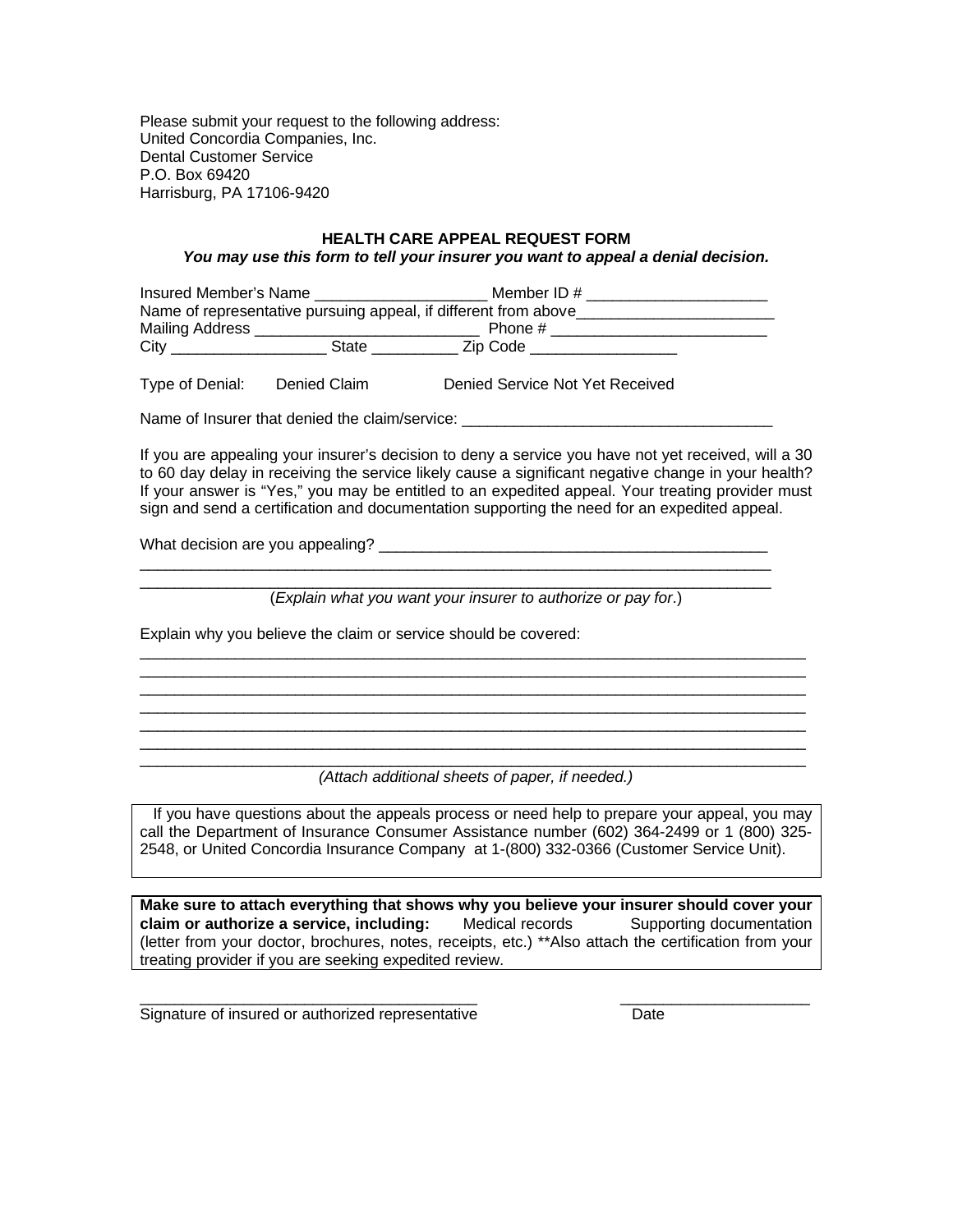# STATE OF ARIZONA HEALTH CARE APPEALS TRANSMITTAL FORM

Mail to: Health Care Appeals, Arizona Department of Insurance, 2910 N. 44th St., Suite 210, Phoenix, AZ 85018-7269 Questions to: Health Care Appeals Hotline · Phone: (602) 364-2399 · Fax: (602) 364-2398

| 1. Are you requesting an Expedited External Independent Review? $\Box$ Yes $\Box$ No                                                                                                                                                                                                                                                                                                                                                                                                                                                                                                                                                                                                                                                                                                   |  |  |
|----------------------------------------------------------------------------------------------------------------------------------------------------------------------------------------------------------------------------------------------------------------------------------------------------------------------------------------------------------------------------------------------------------------------------------------------------------------------------------------------------------------------------------------------------------------------------------------------------------------------------------------------------------------------------------------------------------------------------------------------------------------------------------------|--|--|
| 2. Was the denial based on: $\Box$ lack of medical necessity? $\Box$ a coverage issue?                                                                                                                                                                                                                                                                                                                                                                                                                                                                                                                                                                                                                                                                                                 |  |  |
| 3. Attach legible copies of A through G. For medical necessity cases, attach 2 copies.<br>A. Copy of the insured's complete policy, certificate, evidence of coverage or similar document<br><b>B.</b> All medical records and supporting documentation used to render the decision<br>C. Summary description of the applicable issues<br><b>D.</b> A statement of the utilization review agent's or insurer's decision<br>E. The utilization review agent's or insurer's criteria used and the clinical reasons for the decision<br>F. The relevant portions of the utilization review agent's utilization review plan<br>G. The insured's or provider's letter or appeal form requesting the appeal, and all pertinent<br>correspondence between the member/enrollee and the insurer |  |  |
|                                                                                                                                                                                                                                                                                                                                                                                                                                                                                                                                                                                                                                                                                                                                                                                        |  |  |
|                                                                                                                                                                                                                                                                                                                                                                                                                                                                                                                                                                                                                                                                                                                                                                                        |  |  |
|                                                                                                                                                                                                                                                                                                                                                                                                                                                                                                                                                                                                                                                                                                                                                                                        |  |  |
|                                                                                                                                                                                                                                                                                                                                                                                                                                                                                                                                                                                                                                                                                                                                                                                        |  |  |
| 5. Member's coverage is:                                                                                                                                                                                                                                                                                                                                                                                                                                                                                                                                                                                                                                                                                                                                                               |  |  |
| Group Individual HMO PPO POS Self Funded Fully Insured                                                                                                                                                                                                                                                                                                                                                                                                                                                                                                                                                                                                                                                                                                                                 |  |  |
| Insurer's NAIC #<br>State Zip Code<br>Telephone $#($ $)$ $FAX#($ $)$<br>the control of the control of the<br>Contact Person Name $\qquad \qquad$ Phone # ( $\qquad \qquad$ )                                                                                                                                                                                                                                                                                                                                                                                                                                                                                                                                                                                                           |  |  |
| 7. Treating Provider: (List multiple providers on reverse)                                                                                                                                                                                                                                                                                                                                                                                                                                                                                                                                                                                                                                                                                                                             |  |  |
| Specialty Specialty<br>Name                                                                                                                                                                                                                                                                                                                                                                                                                                                                                                                                                                                                                                                                                                                                                            |  |  |
| <b>Mailing Address</b>                                                                                                                                                                                                                                                                                                                                                                                                                                                                                                                                                                                                                                                                                                                                                                 |  |  |
| Provider's Telephone $#$ $\qquad$                                                                                                                                                                                                                                                                                                                                                                                                                                                                                                                                                                                                                                                                                                                                                      |  |  |
|                                                                                                                                                                                                                                                                                                                                                                                                                                                                                                                                                                                                                                                                                                                                                                                        |  |  |
|                                                                                                                                                                                                                                                                                                                                                                                                                                                                                                                                                                                                                                                                                                                                                                                        |  |  |
| Telephone $\#$ ( ) FAX $\#$ ( )                                                                                                                                                                                                                                                                                                                                                                                                                                                                                                                                                                                                                                                                                                                                                        |  |  |
| 9. External Review requested by: insured member insurer UR agent Provider                                                                                                                                                                                                                                                                                                                                                                                                                                                                                                                                                                                                                                                                                                              |  |  |
| 10. Decision to deny or not authorize service or claims was made by:<br>Insurance Company <b>HMO</b> UR Agent <b>H</b>                                                                                                                                                                                                                                                                                                                                                                                                                                                                                                                                                                                                                                                                 |  |  |
|                                                                                                                                                                                                                                                                                                                                                                                                                                                                                                                                                                                                                                                                                                                                                                                        |  |  |
| Print Name & Title<br>Signature<br>Date                                                                                                                                                                                                                                                                                                                                                                                                                                                                                                                                                                                                                                                                                                                                                |  |  |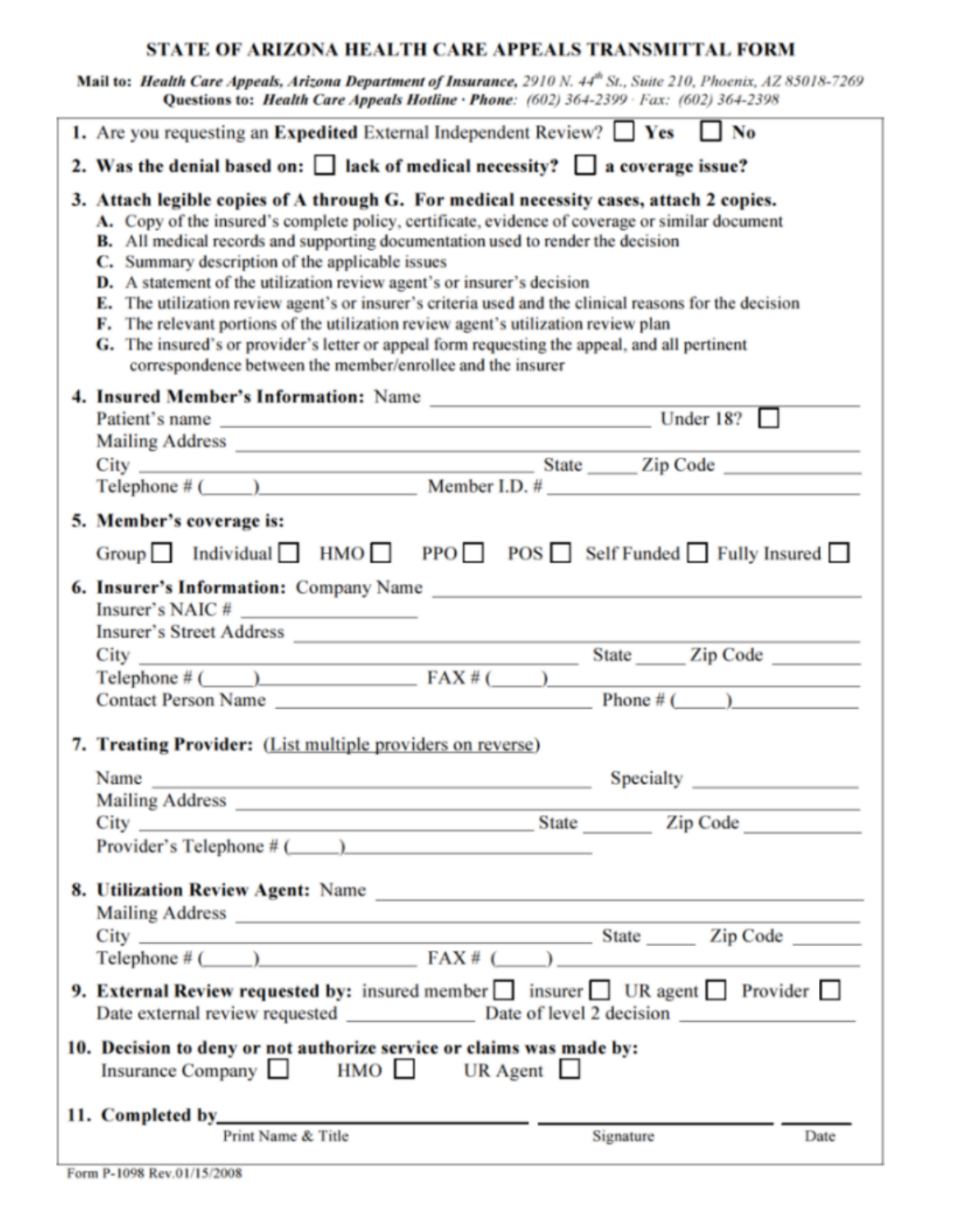[Insurers may insert an address block directing providers to transmit this form to a specific location.]

#### **PROVIDER CERTIFICATION FORM FOR EXPEDITED MEDICAL REVIEWS**

*(You and your provider may use this form when requesting an expedited appeal.)*

**A patient who is denied authorization for a covered service is entitled to an expedited appeal if the treating provider certifies and provides supporting documentation that the time period for the standard appeal process (about 60 days) "is likely to cause a significant negative change in the [patient's] medical condition at issue."**

#### *PROVIDER INFORMATION*

| Treating Physician/Provider_                                                                                                                                                                                              |                           |                                                                                                                                                                                                                                               |
|---------------------------------------------------------------------------------------------------------------------------------------------------------------------------------------------------------------------------|---------------------------|-----------------------------------------------------------------------------------------------------------------------------------------------------------------------------------------------------------------------------------------------|
|                                                                                                                                                                                                                           |                           | Fax #                                                                                                                                                                                                                                         |
|                                                                                                                                                                                                                           |                           |                                                                                                                                                                                                                                               |
|                                                                                                                                                                                                                           | State_______              |                                                                                                                                                                                                                                               |
| <b>PATIENT INFORMATION</b>                                                                                                                                                                                                |                           |                                                                                                                                                                                                                                               |
| Patient's Name                                                                                                                                                                                                            |                           |                                                                                                                                                                                                                                               |
|                                                                                                                                                                                                                           |                           |                                                                                                                                                                                                                                               |
|                                                                                                                                                                                                                           |                           |                                                                                                                                                                                                                                               |
|                                                                                                                                                                                                                           | State_______              |                                                                                                                                                                                                                                               |
| <b>INSURER INFORMATION</b>                                                                                                                                                                                                |                           |                                                                                                                                                                                                                                               |
|                                                                                                                                                                                                                           |                           | Treating Physician/Provider <b>Contract Contract Contract Contract Contract Contract Contract Contract Contract Contract Contract Contract Contract Contract Contract Contract Contract Contract Contract Contract Contract Cont</b>          |
|                                                                                                                                                                                                                           |                           |                                                                                                                                                                                                                                               |
|                                                                                                                                                                                                                           |                           |                                                                                                                                                                                                                                               |
|                                                                                                                                                                                                                           | State________             |                                                                                                                                                                                                                                               |
| Is the appeal for a service that the patient has already received?<br>$\bullet$<br>If "No," continue with this form.<br>What service denial is the patient appealing?<br>$\bullet$<br>$\bullet$<br>will harm the patient. |                           | Yes<br>No<br>If "Yes," the patient must pursue the standard appeals process and cannot use the expedited appeals process.<br>Explain why you believe the patient needs the requested service and why the time for the standard appeal process |
| Attach additional sheets if needed, and include:                                                                                                                                                                          | $\mathbf{E} = \mathbf{E}$ | Medical Records   Supporting Documentation                                                                                                                                                                                                    |
|                                                                                                                                                                                                                           |                           | If you have questions about the appeals process or need help regarding this certification, you may call the<br>Department of Insurance Consumer Assistance number (602) 364-2499 or 1 (800) 325-2548. You may also call                       |
| change in the patient's medical condition at issue.                                                                                                                                                                       |                           | I certify, as the patient's treating provider, that delaying the patient's care for the time period needed for the<br>informal reconsideration and formal appeal processes (about 60 days) is likely to cause a significant negative          |
| Provider's Signature                                                                                                                                                                                                      |                           | Date                                                                                                                                                                                                                                          |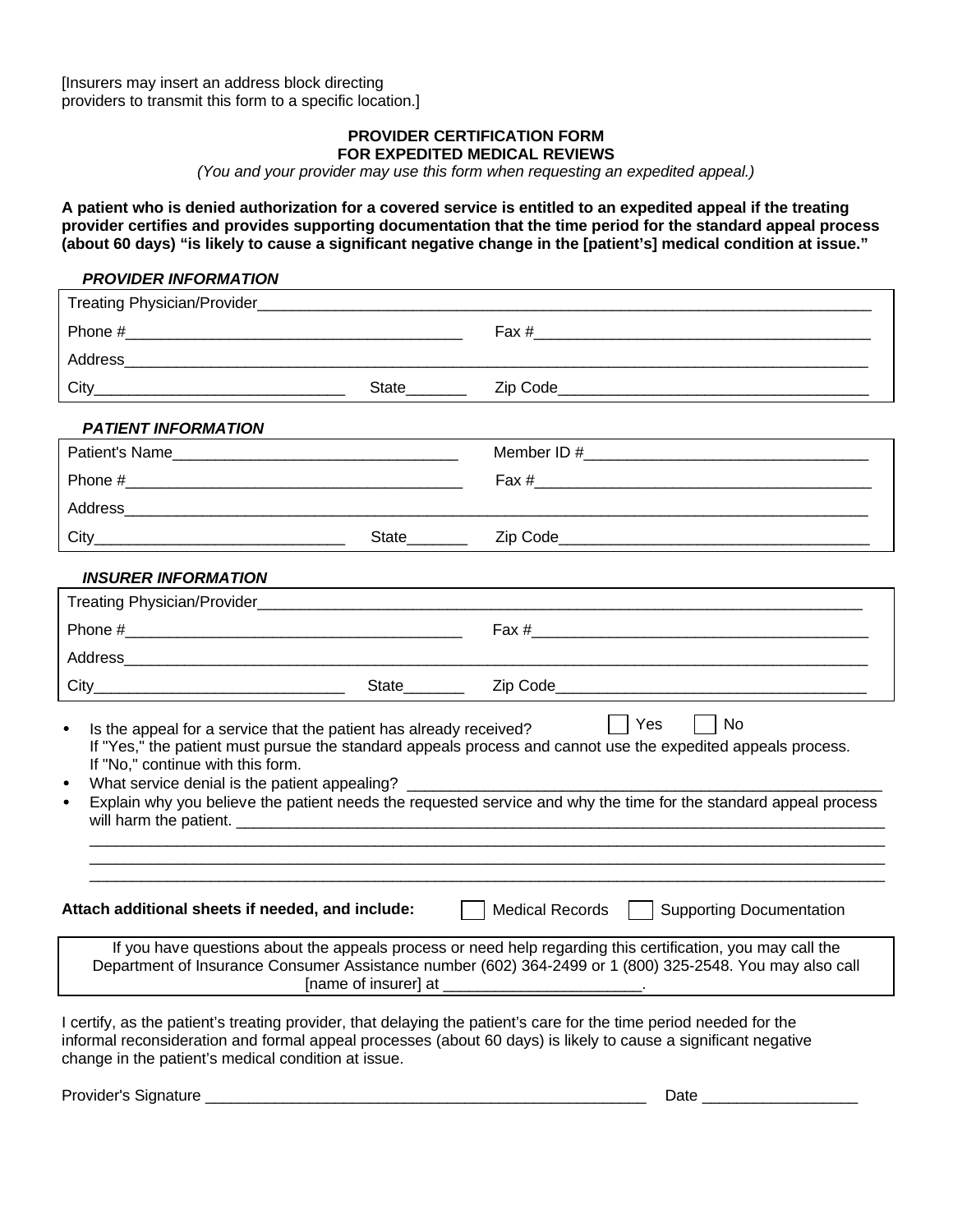#### **UNITED CONCORDIA INSURANCE COMPANY**

#### **STATE LAW PROVISIONS FOR ARIZONA ADDENDUM**

#### **TO**

#### **CERTIFICATE OF INSURANCE**

This Addendum is effective on the Effective Date as stated in the Certificate and attached to and made part of the Certificate.

Subsection entitled "Conversion of Coverage" is added to the "Termination" section of the **Certificate** 

#### **TERMINATION- WHEN COVERAGE ENDS**

#### **CONVERSION OF COVERAGE**

The Company allows the Certificate Holder and his/her Dependents to continue their coverage without evidence of insurability. Under a Conversion Certificate of Insurance, if the Certificate Holder('s) or his/her Dependent('s) coverage under the Group Policy ends for any reason other than the following: (a) failure to pay any required contribution toward the cost of the dental benefits or (b) disenrollment by the Company due to Member fraud in the use of dental services or facilities. To convert coverage, the Certificate Holder or his/her Dependent(s) must make written application for him/herself and/or his/her Dependent(s) and pay the first three month's Premium to the Company within 31 days after termination of the Certificate Holder's and/or his/her Dependent's coverage under this Certificate. Coverage under the Conversion Certificate of Insurance becomes effective on the date the coverage under this Certificate terminates.

The following provision(s) is added to the "General Provisions" section(s) of the Certificate:

#### **General Provisions**

This Certificate shall be construed for all purposes as a legal document and shall be interpreted and enforced in accordance with pertinent state laws and regulations of Arizona.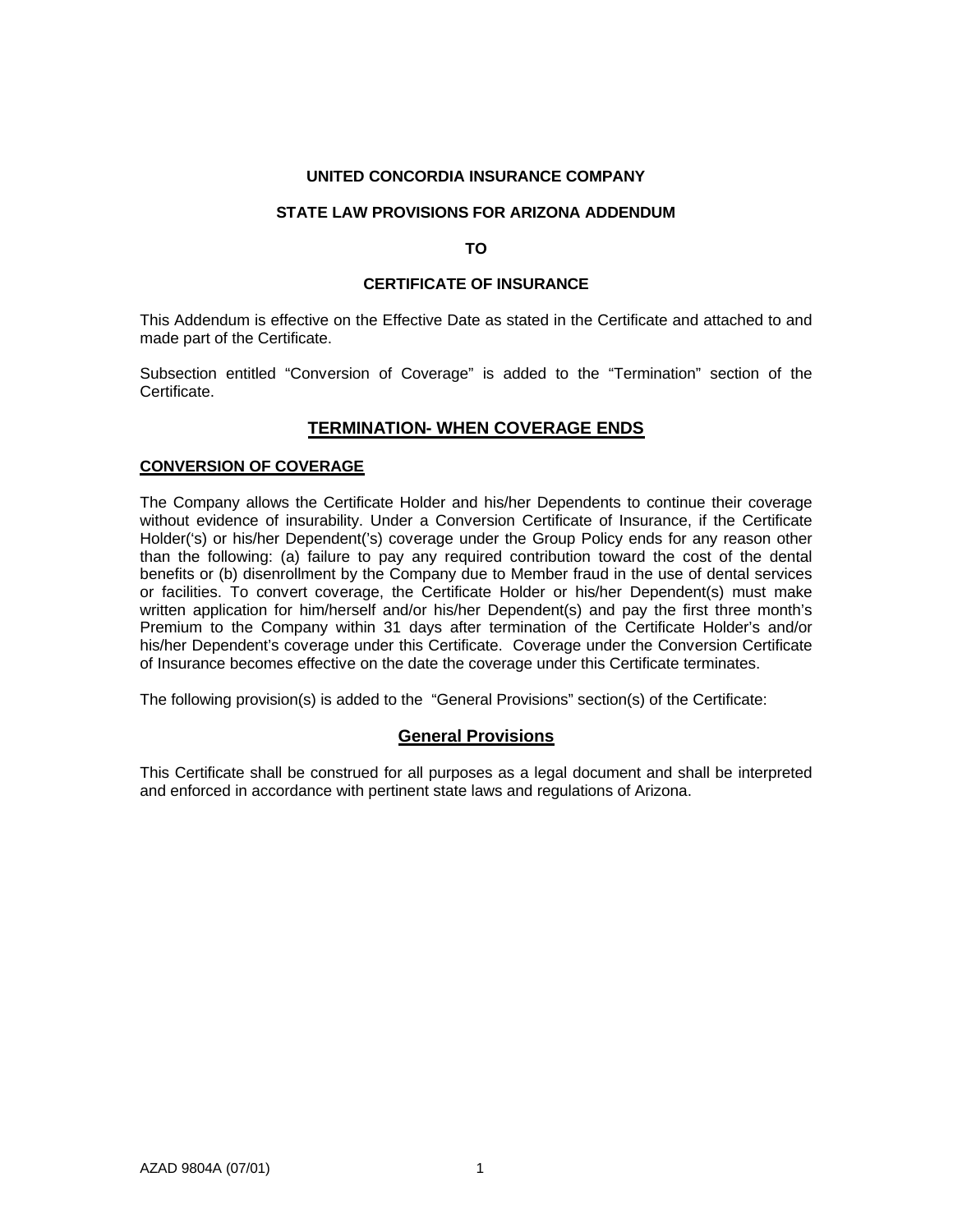#### **FEDERAL LAW SUPPLEMENT**

#### **TO**

#### **CERTIFICATE OF INSURANCE**

This Supplement amends your Certificate by adding the following provisions regarding special enrollment periods and extended coverage requirements currently mandated or that may be mandated in the future under federal law.

You may enroll for dental coverage at any time for yourself and your dependents if:

- (1) You or your dependent either loses eligibility for coverage under Medicaid or the Children's Health Insurance Program ("CHIP"); or
- (2) You or your dependent becomes eligible for premium assistance from Medicaid or CHIP allowing enrollment in a benefit program.

In order to enroll, you must submit complete enrollment information to your group or its plan administrator within sixty (60) days from your or your dependent's loss of coverage or eligibility for premium assistance, as the case may be.

Other special enrollment periods and rights may apply to you or your dependents under new or existing federal laws. Consult your group, its plan administrator or your group's summary plan description for information about any new or additional special enrollment periods, enrollment rights or extended coverage periods for dependents mandated under federal law.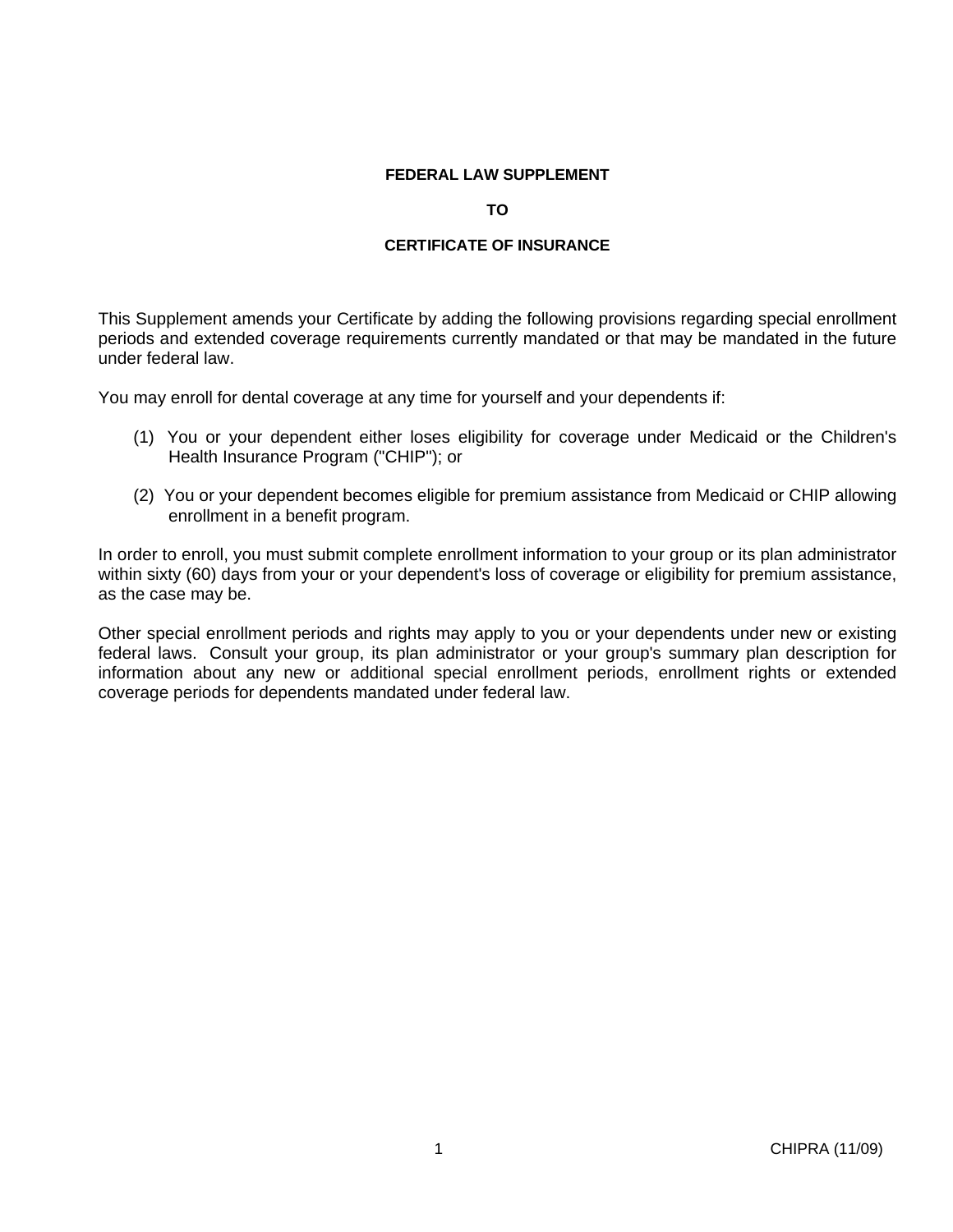#### **UNITED CONCORDIA**

#### **ADDENDUM**

#### **TO**

#### **GROUP POLICY AND CERTIFICATE OF INSURANCE**

This Addendum is effective on the Effective Date as stated in the Group Policy and attached to and made part of the Group Policy and Certificate of Insurance.

The following language is added to the Group Policy and Certificate of Insurance:

The Company uses Maximum Allowable Charge schedules to determine claim payments. Payment is the lesser of the dentist's submitted charge or the Maximum Allowable Charge.

In-Network Maximum Allowable Charges for Covered Services are determined by geographical area of the dental office. The In-Network Maximum Allowable Charges in the geographical area of the dental office are used to calculate the Company's payment on claims. In-Network Maximum Allowable Charges are reviewed periodically and adjusted as appropriate to reflect increased dentist fees within the geographical areas. Participating Dentists accept their contracted Maximum Allowable Charges as payment in full for Covered Services.

Out-of-Network Maximum Allowable Charges are determined as a percentile of dentist charges for Covered Services by grouping the 90th percentile of dentist charges into different geographical areas. The Out-of-Network Maximum Allowable Charges at the indicated percentile in the geographical area of the dental office are used to calculate the Company's payment on Non-Participating Dentist claims. The source of the dentist charge data is select charge data purchased by the Company supplemented where necessary by internal claim data. Out-of-Network Maximum Allowable Charges are updated periodically.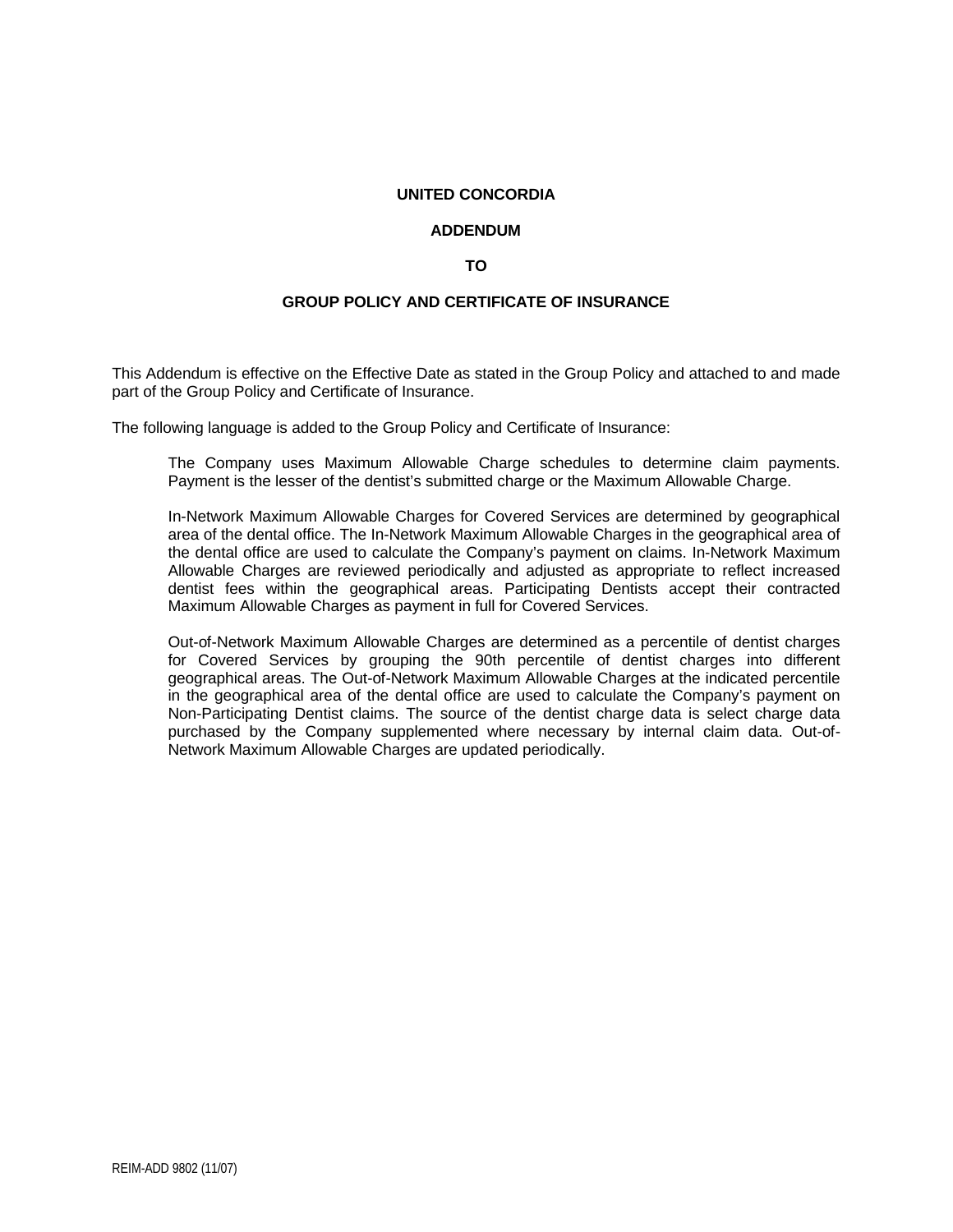# **Schedule of Benefits**

*Concordia Flex sm*

#### *Group Name: Kinetic Control Corp dba Park Pro Group Number: 907665000, 907665099 Effective Date: December 1, 2014*

|                                                                | <b>Plan Pays</b> |
|----------------------------------------------------------------|------------------|
| <b>Class I Services</b>                                        |                  |
| Exams<br>٠                                                     | 100%             |
| <b>Bitewing X-Ray</b><br>$\bullet$                             | 100%             |
| All Other X-Rays<br>$\bullet$                                  | 100%             |
| Cleanings & Fluoride Treatments<br>$\bullet$                   | 100%             |
| <b>Sealants</b><br>$\bullet$                                   | 100%             |
| Palliative Treatment (Emergency)                               | 100%             |
|                                                                |                  |
| <b>Class II Services</b>                                       |                  |
| <b>Space Maintainers</b>                                       | 80%              |
| Basic Restorative (Fillings, etc.)<br>$\bullet$                | 80%              |
| Endodontics<br>$\bullet$                                       | 80%              |
| Non-Surgical Periodontics<br>$\bullet$                         | 80%              |
| Repairs of Crowns, Inlays, Onlays<br>$\bullet$                 | 80%              |
| Repairs of Bridges<br>$\bullet$                                | 80%              |
| Denture Repair<br>$\bullet$                                    | 80%              |
| <b>Simple Extractions</b><br>$\bullet$                         | 80%              |
| <b>Surgical Periodontics</b><br>$\bullet$                      | 80%              |
| <b>Complex Oral Surgery</b><br>$\bullet$                       | 80%              |
| General Anesthesia                                             | 80%              |
|                                                                |                  |
| <b>Class III Services</b>                                      |                  |
| Inlays, Onlays, Crowns<br>$\bullet$                            | 50%              |
| Prosthetics (Bridges, Dentures)<br>$\bullet$                   | 50%              |
|                                                                |                  |
| <b>Orthodontics</b>                                            |                  |
| Diagnostic, Active, Retention Treatment                        | 50%              |
| Limited to Dependent children under the age of 19<br>$\bullet$ |                  |

#### *Deductibles & Maximums*

- *\$50 per Calendar Year Deductible per Member (excluding Class I Services and Orthodontics) not to exceed \$150 per family*
- *\$1500 per Calendar Year Maximum per Member*
- *\$1500 Lifetime Maximum per Member for Orthodontics*

*All services on this Schedule of Benefits are subject to the Schedule of Exclusions and Limitations. Consult Your Certificate for more details on the services listed.*

*Participating Dentists accept the Maximum Allowable Charge as payment in full.*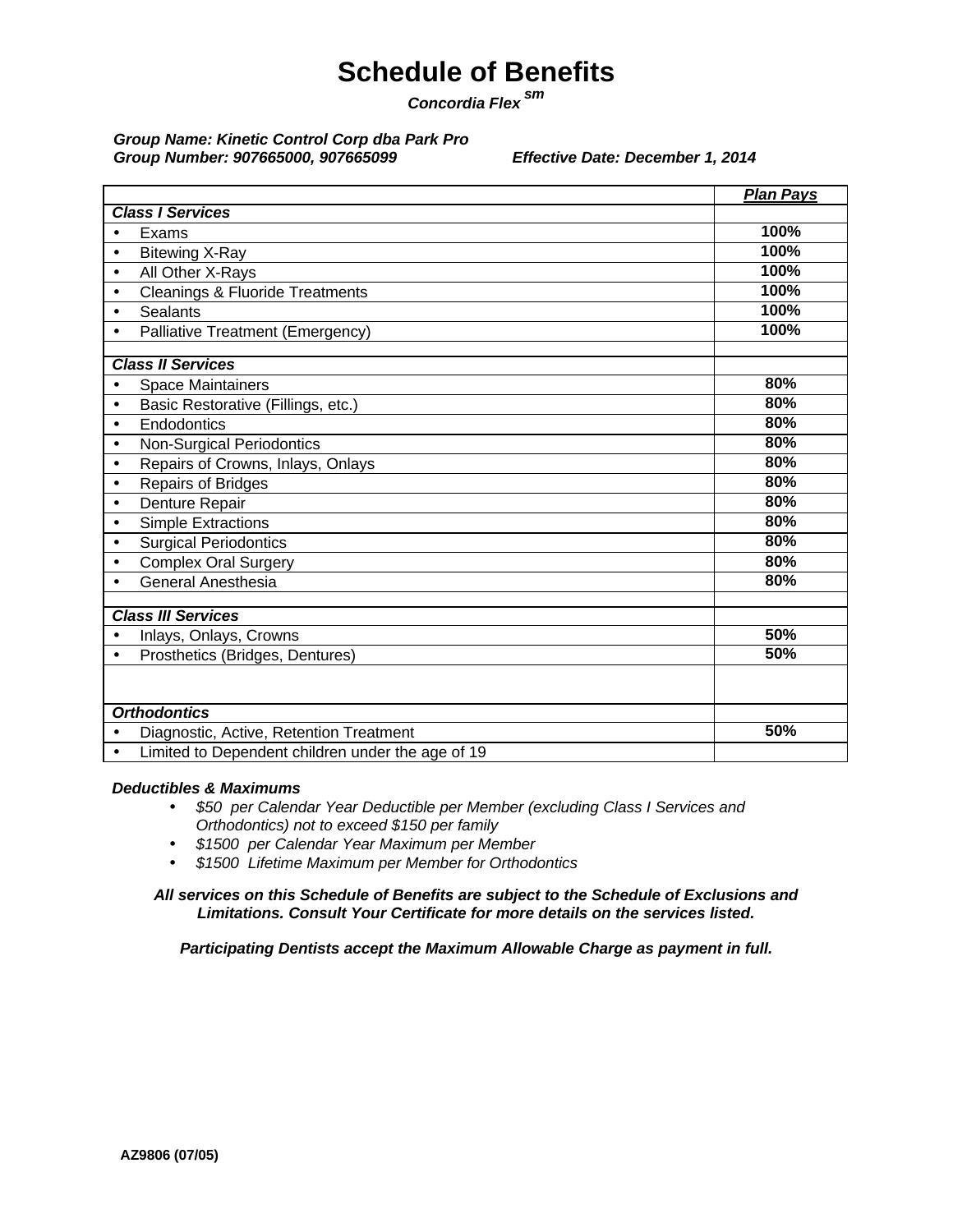#### **SCHEDULE OF EXCLUSIONS AND LIMITATIONS**

#### **THIS PLAN DOES NOT MEET THE MINIMUM ESSENTIAL HEALTH BENEFIT REQUIREMENTS FOR PEDIATRIC ORAL HEALTH AS REQUIRED UNDER THE FEDERAL AFFORDABLE CARE ACT.**

Exclusions and limitations may differ by state as specified below. Only American Dental Association procedure codes are covered.

#### **EXCLUSIONS – The following services, supplies or charges are excluded:**

- 1. Started prior to the Member's Effective Date or after the Termination Date of coverage under the Group Policy (for example but not limitation, multi-visit procedures such as endodontics, crowns, bridges, inlays, onlays, and dentures).
- 2. For house or hospital calls for dental services and for hospitalization costs (facility-use fees).
- 3. That are the responsibility of Workers' Compensation or employer's liability insurance, or for treatment of any automobile-related injury in which the Member is entitled to payment under an automobile insurance policy. The Company's benefits would be in excess to the third-party benefits and therefore, the Company would have right of recovery for any benefits paid in excess.

For Group Policies issued and delivered in Georgia, Missouri and Virginia, only services that are the responsibility of Workers' Compensation or employer's liability insurance shall be excluded from this Plan.

For Group Policies issued and delivered in North Carolina, services or supplies for the treatment of an Occupational Injury or Sickness which are paid under the North Carolina Workers' Compensation Act are excluded only to the extent such services or supplies are the liability of the employee according to a final adjudication under the North Carolina Workers' Compensation Act or an order of the North Carolina Industrial Commission approving a settlement agreement under the North Carolina Workers' Compensation Act.

For Group Policies issued and delivered in Maryland, this exclusion does not apply.

4. For prescription and non-prescription drugs, vitamins or dietary supplements.

For Group Policies issued and delivered in Arizona and New Mexico, this exclusion does not apply.

5. Administration of nitrous oxide and/or IV sedation, unless specifically indicated on the Schedule of Benefits.

For Group Policies issued and delivered in Washington, this exclusion does not apply when required dental services and procedures are performed in a dental office for covered persons under the age of seven (7) or physically or developmentally disabled.

For Group Policies issued and delivered in New York, this exclusion does not apply if dental services are required for sound teeth as a result of accidental injury.

6. Which are Cosmetic in nature as determined by the Company (for example but not limitation, bleaching, veneer facings, personalization or characterization of crowns, bridges and/or dentures).

For Group Policies issued and delivered in New York, this exclusion does not apply if dental services are required for sound teeth as a result of accidental injury.

For Group Policies issued and delivered in New Jersey, this exclusion does not apply for Cosmetic services for newly born children of Members.

For Group Policies issued and delivered in Washington, this exclusion does not apply in the instance of congenital abnormalities for covered newly born children from the moment of birth.

- 7. Elective procedures (for example but not limitation, the prophylactic extraction of third molars).
- 8. For congenital mouth malformations or skeletal imbalances (e.g. treatment related to cleft lip or cleft palate, disharmony of facial bone, or required as the result of orthognathic surgery including orthodontic treatment).

For Group Policies issued and delivered in Kentucky, Minnesota and Pennsylvania, this exclusion shall not apply to newly born children of Members including newly adoptive children, regardless of age.

For Group Policies issued and delivered in Colorado, Hawaii, Indiana, Missouri, New Jersey and Virginia, this exclusion shall not apply to newly born children of Members.

For Group Policies issued and delivered in Florida, this exclusion shall not apply for diagnostic or surgical dental (not medical) procedures rendered to a Member of any age.

For Group Policies issued and delivered in Washington, this exclusion shall not apply in the instance of congenital abnormalities for covered newly born children from the moment of birth.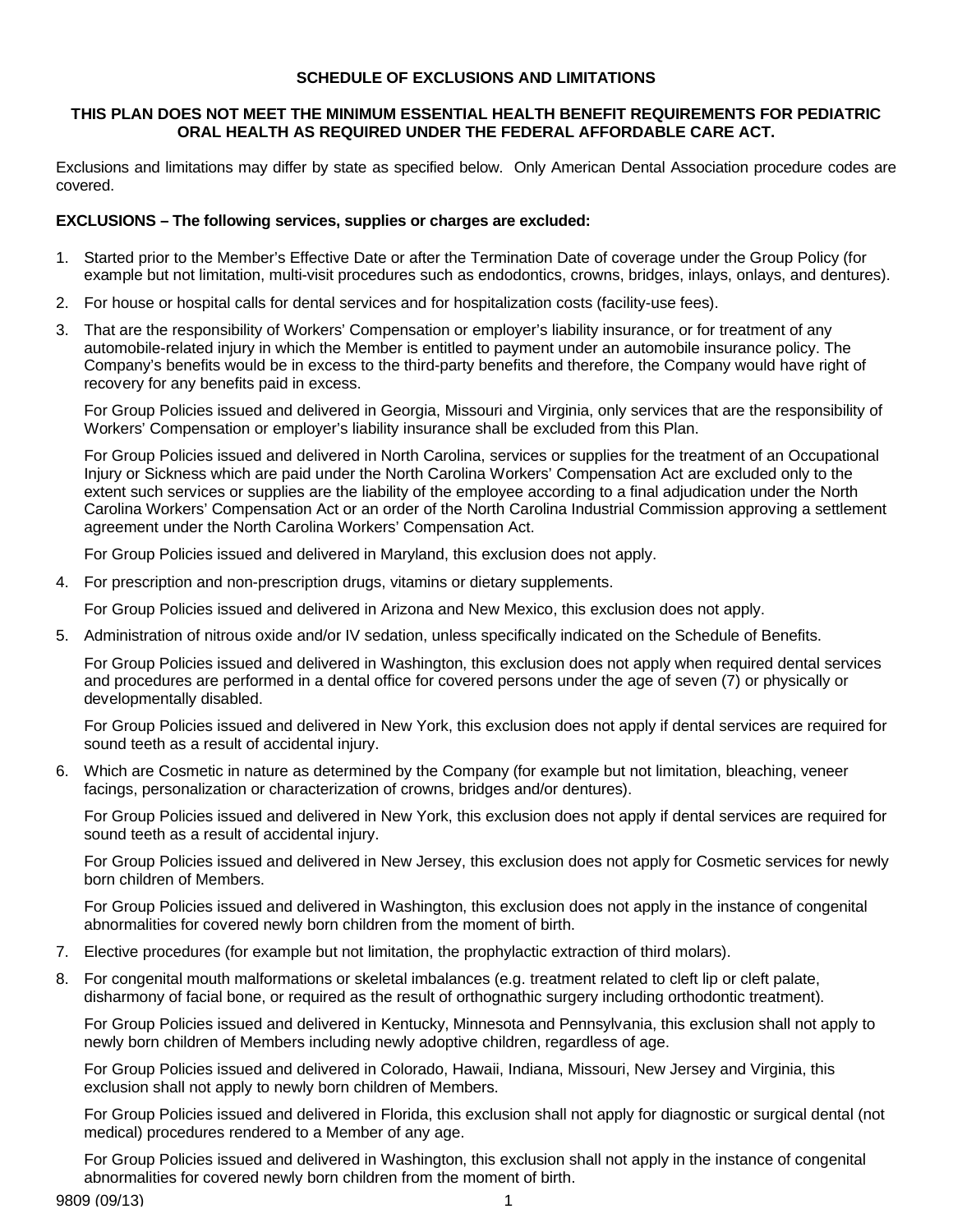- 9. For dental implants and any related surgery, placement, restoration, prosthetics (except single implant crowns), maintenance and removal of implants unless specifically covered under the Schedule of Benefits or a Rider.
- 10. Diagnostic services and treatment of jaw joint problems by any method unless specifically covered under the Certificate. Examples of these jaw joint problems are temporomandibular joint disorders (TMD) and craniomandibular disorders or other conditions of the joint linking the jaw bone and the complex of muscles, nerves and other tissues related to the joint.

For Group Policies issued and delivered in New York, diagnostic services and treatment of jaw joint problems related to a medical condition are excluded unless specifically covered under the Certificate. These jaw joint problems include but are not limited to such conditions as temporomandibular joint disorder (TMD) and craniomandibular disorders or other conditions of the joint linking the jaw bone and the complex of muscles, nerves and other tissues related to the joint.

For Group Policies issued and delivered in Florida, this exclusion does not apply to diagnostic or surgical dental (not medical) procedures for treatment of temporomandibular joint disorder (TMD) rendered to a Member of any age as a result of congenital or developmental mouth malformation, disease or injury and such procedures are covered under the Certificate or the Schedule of Benefits.

For Group Policies issued and delivered in Minnesota, this exclusion does not apply.

11. For treatment of fractures and dislocations of the jaw.

For Group Policies issued and delivered in New York, this exclusion does not apply if dental services are required for sound teeth as a result of accidental injury.

- 12. For treatment of malignancies or neoplasms.
- 13. Services and/or appliances that alter the vertical dimension (for example but not limitation, full-mouth rehabilitation, splinting, fillings) to restore tooth structure lost from attrition, erosion or abrasion, appliances or any other method.
- 14. Replacement or repair of lost, stolen or damaged prosthetic or orthodontic appliances.
- 15. Preventive restorations.
- 16. Periodontal splinting of teeth by any method.
- 17. For duplicate dentures, prosthetic devices or any other duplicative device.
- 18. For which in the absence of insurance the Member would incur no charge.
- 19. For plaque control programs, tobacco counseling, oral hygiene and dietary instructions.
- 20. For any condition caused by or resulting from declared or undeclared war or act thereof, or resulting from service in the National Guard or in the Armed Forces of any country or international authority.

For Group Policies issued and delivered in Oklahoma, this exclusion does not apply.

- 21. For treatment and appliances for bruxism (night grinding of teeth).
- 22. For any claims submitted to the Company by the Member or on behalf of the Member in excess of twelve (12) months after the date of service.

For Group Policies issued and delivered in Maryland, failure to furnish the claim within the time required does not invalidate or reduce a claim if it was not reasonably possible to submit the claim within the required time, if the claim is furnished as soon as reasonably possible, and, except in the absence of legal capacity of the Member, not later than one (1) year from the time the claim is otherwise required.

- 23. Incomplete treatment (for example but not limitation, patient does not return to complete treatment) and temporary services (for example but not limitation, temporary restorations).
- 24. Procedures that are:
	- part of a service but are reported as separate services; or
	- reported in a treatment sequence that is not appropriate; or
	- misreported or that represent a procedure other than the one reported.
- 25. Specialized procedures and techniques (for example but not limitation, precision attachments, copings and intentional root canal treatment).
- 26. Fees for broken appointments.
- 27. Those specifically listed on the Schedule of Benefits as "Not Covered" or "Plan Pays 0%".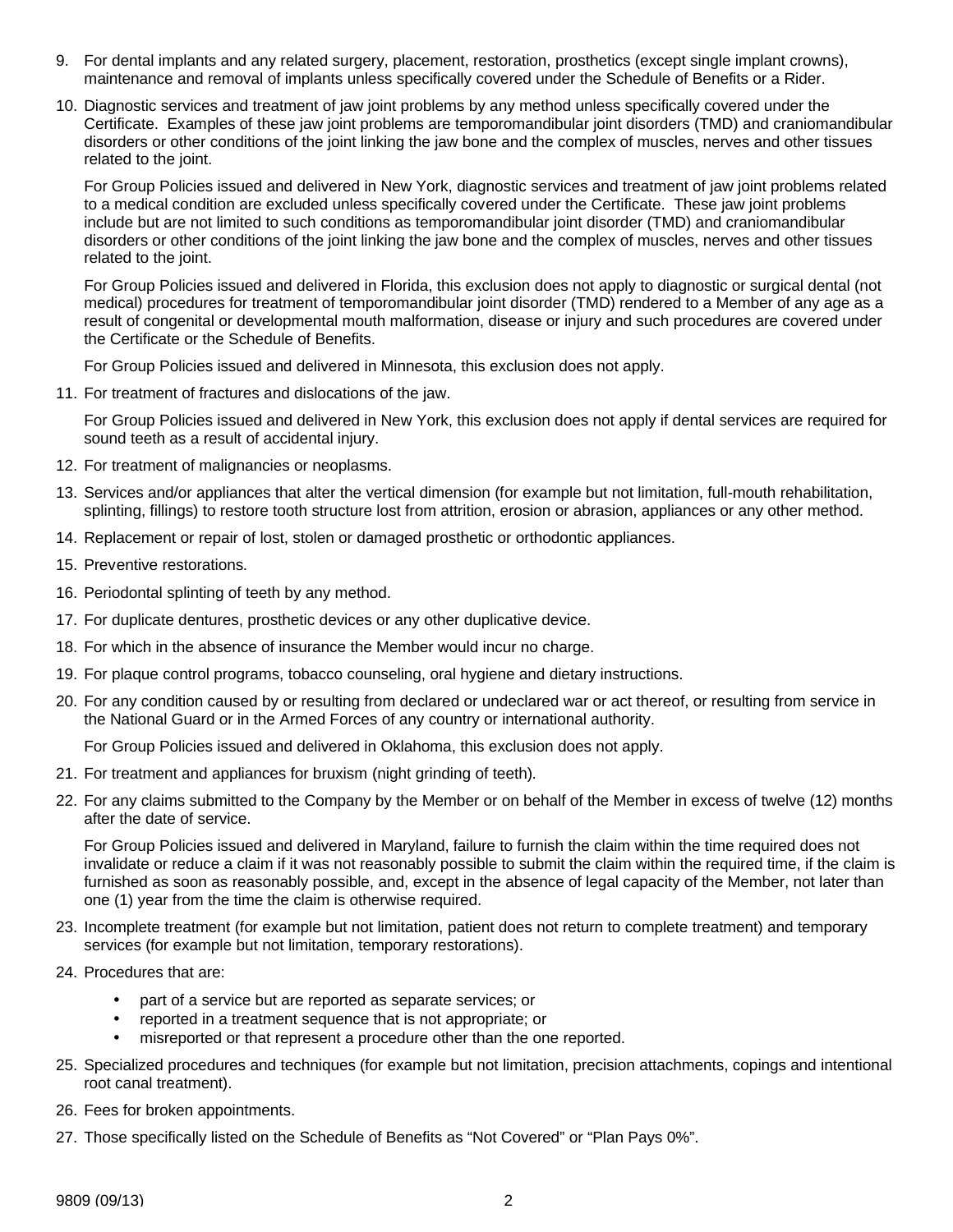28. Those not Dentally Necessary or not deemed to be generally accepted standards of dental treatment. If no clear or generally accepted standards exist, or there are varying positions within the professional community, the opinion of the Company will apply.

#### **LIMITATIONS – Covered services are limited as detailed below. Services are covered until 12:01 a.m. of the birthday when the patient reaches any stated age:**

- 1. Full mouth x-rays one (1) every 5 year(s).
- 2. Bitewing x-rays one (1) set(s) per 12 months under age nineteen (19) and one (1) set(s) per 18 months age nineteen (19) and older.
- 3. Oral Evaluations:
	- Comprehensive and periodic two  $(2)$  of these services per 12 months. Once paid, comprehensive evaluations are not eligible to the same office unless there is a significant change in health condition or the patient is absent from the office for three (3) or more year(s).
	- Limited problem focused and consultations one (1) of these services per dentist per patient per 12 months.
	- Detailed problem focused one (1) per dentist per patient per 12 months per eligible diagnosis.
- 4. Prophylaxis two (2) per 12 months. One (1) additional for Members under the care of a medical professional during pregnancy.
- 5. Fluoride treatment one (1) per 12 months under age fourteen (14).
- 6. Space maintainers one (1) per five (5) year period for Members under age fourteen (14) when used to maintain space as a result of prematurely lost deciduous molars and permanent first molars, or deciduous molars and permanent first molars that have not, or will not, develop.
- 7. Sealants one (1) per tooth per 3 year(s) under age sixteen (16) on permanent first and second molars.
- 8. Prefabricated stainless steel crowns one (1) per tooth per lifetime for Members under age fourteen (14).
- 9. Periodontal Services:
	- Full mouth debridement one  $(1)$  per lifetime.
	- Periodontal maintenance following active periodontal therapy two (2) per 12 months in addition to routine prophylaxis.
	- Periodontal scaling and root planing one (1) per 36 months per area of the mouth.
	- Surgical periodontal procedures one (1) per 36 months per area of the mouth.
	- Guided tissue regeneration  $-$  one (1) per tooth per lifetime.
- 10. Replacement of restorative services only when they are not, and cannot be made, serviceable:
	- Basic restorations not within 24 months of previous placement of any basic restoration.
	- Single crowns, inlays, onlays not within 5 year(s) of previous placement of any of the procedures in this category.
	- Buildups and post and cores not within 5 year(s) of previous placement of any of the procedures in this category.
	- Replacement of natural tooth/teeth in an arch not within 5 year(s) of a fixed partial denture, full denture or partial removable denture.
- 11. Denture relining, rebasing or adjustments are considered part of the denture charges if provided within 6 months of insertion by the same dentist. Subsequent denture relining or rebasing limited to one (1) every 3 year(s) thereafter.
- 12. Pulpal therapy one (1) per eligible tooth per lifetime only when there is no permanent tooth to replace it.
- 13. Root canal retreatment one (1) per tooth per lifetime.
- 14. Recementation one (1) per 3 year(s). Recementation during the first 3 year(s) following insertion of any preventive, restorative or prosthodontic service by the same dentist is included in the preventive, restorative or prosthodontic service benefit.
- 15. An alternate benefit provision (ABP) will be applied if a covered dental condition can be treated by means of a professionally acceptable procedure which is less costly than the treatment recommended by the dentist. The ABP does not commit the member to the less costly treatment. However, if the member and the dentist choose the more expensive treatment, the member is responsible for the additional charges beyond those allowed under this ABP.
- 16. Payment for orthodontic services shall cease at the end of the month after termination by the Company.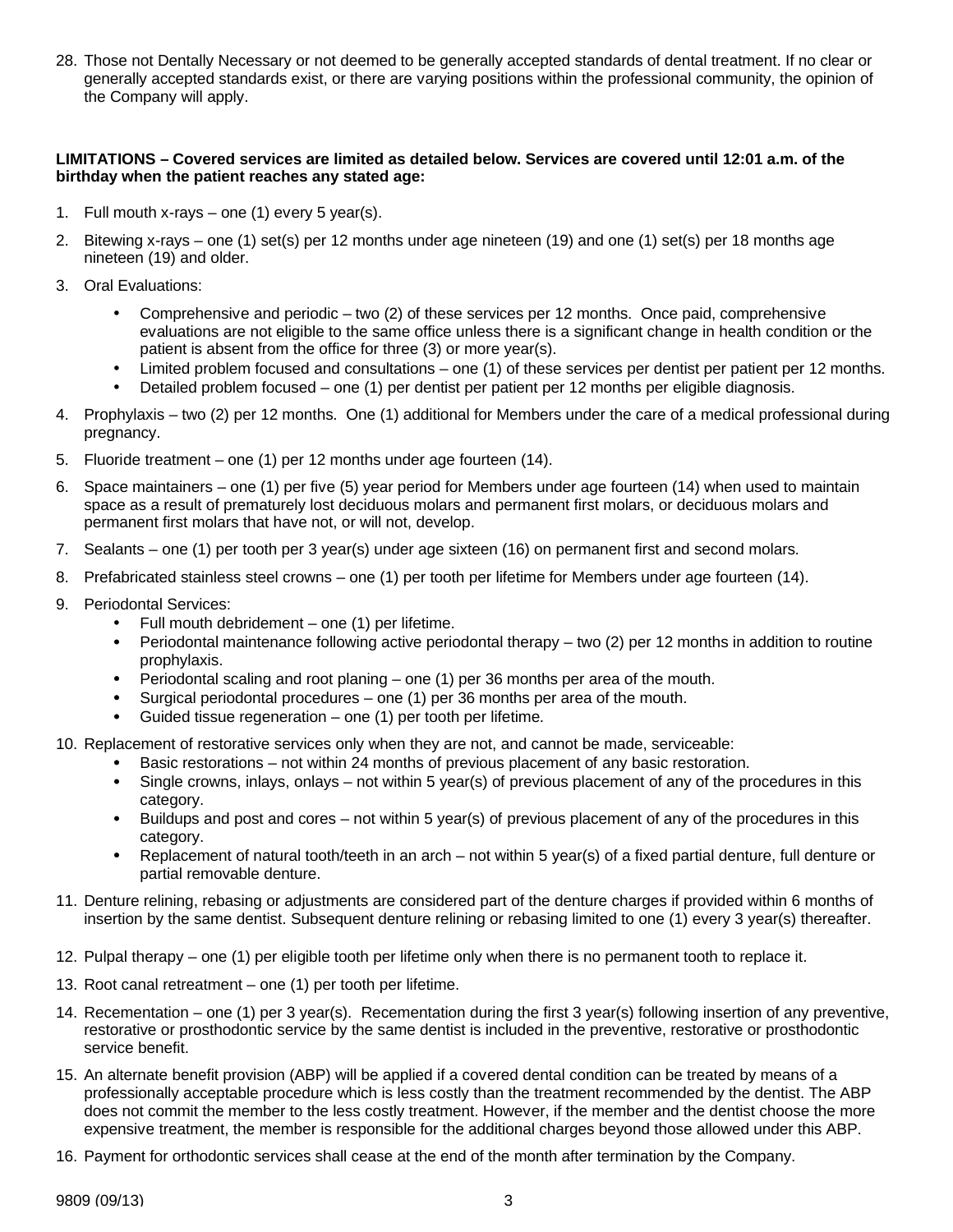This limitation does not apply to Group Policies issued and delivered in Maryland.

17. Intraoral Films:

- Periapical four (4) per 12 months per dentist if not performed in conjunction with definitive procedure(s).
- Occlusal two (2) per 24 months under age eight (8).
- 18. General anesthesia and IV sedation: a total of sixty 60 minutes per session.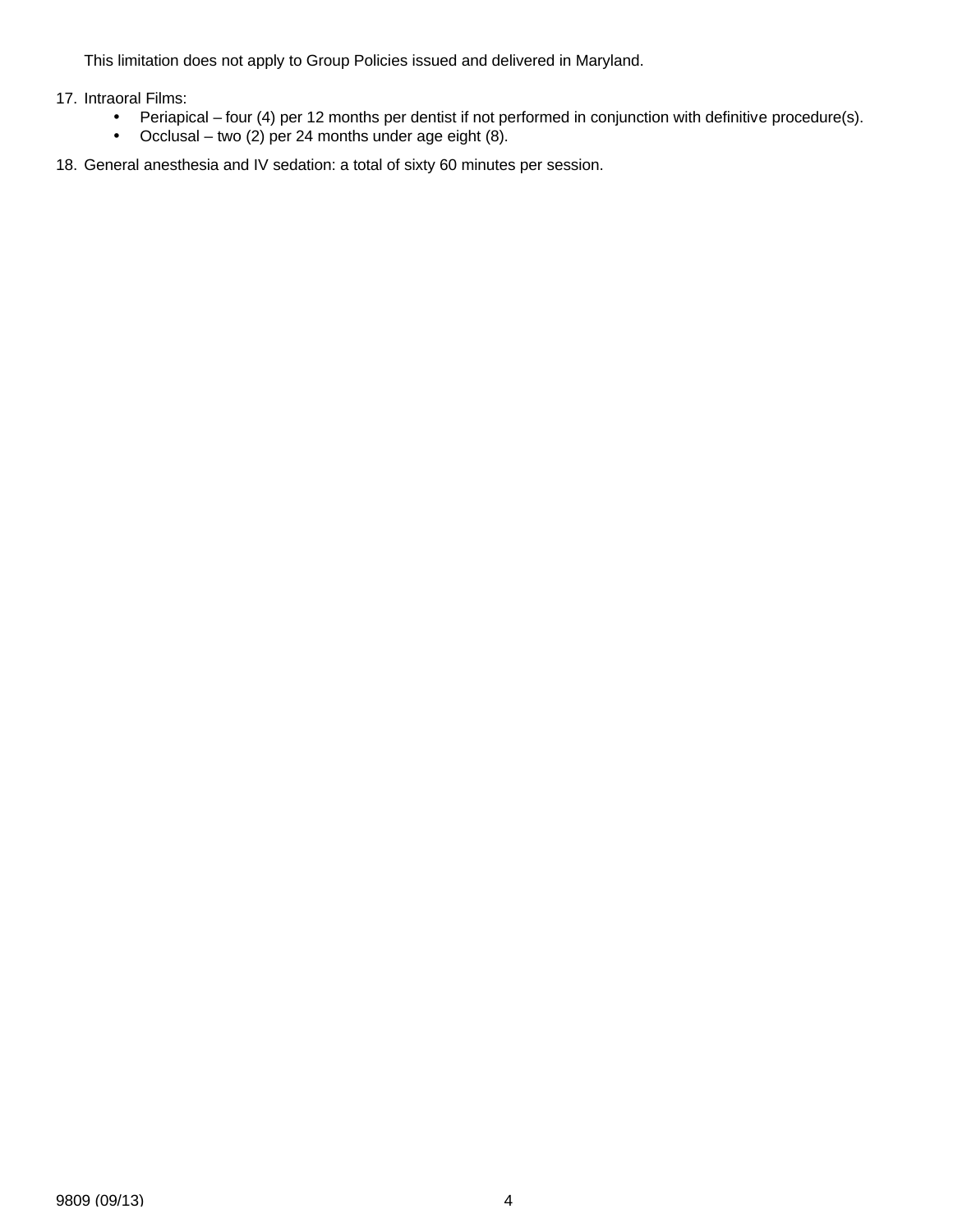# **United Concordia**

## **Smile for Health - Wellness Rider**

This Rider is effective on the date issued to the Policyholder and is attached to and made a part of the Certificate of Insurance.

#### **DEFINITIONS**

The following definition applies when used in this Rider.

**Benefit Period** – The time period specified that applies to each Limitation on the Schedule of Exclusions and Limitations. Benefit Periods shown on the Schedule of Exclusions and Limitations may be expressed in a number of months from the last Covered Service, a calendar year (12 months beginning in January and ending in December), a contract year (12 months beginning with the Effective Date of the Group Policy) or a Member's lifetime.

#### **ELIGIBILITY**

The additional Benefits in this rider are available to Members that meet at least one of the following criteria, unless other eligibility requirements are specified in the Schedule of Benefits Section of this Rider:

- Member is currently undergoing treatment for the following medical condition(s):
	- o Coronary Artery Disease (CAD);
	- o Cerebrovascular Disease (CVD);
	- o Diabetes;
	- o Lupus;
	- o Pregnancy;
	- o Rheumatoid Arthritis.
- Member received head and/or neck radiation therapy in the 60 months prior to the date this condition is reported to the Company.
- Member received an organ transplant in the 60 months prior to the date this condition is reported to the Company.

#### **SCHEDULE OF BENEFITS**

#### **Plan Payment**

In the grouping of dental services called *Exams* on the Schedule of Benefits, the Plan will pay 100% of the Maximum Allowable Charge for periodontal evaluations.

In the grouping of dental services called *Cleanings and Fluoride Treatments* on the Schedule of Benefits, the Plan will pay 100% of the Maximum Allowable Charge for prophylaxis (cleanings).

In the grouping of dental services called *Surgical Periodontics* on the Schedule of Benefits, the Plan will pay 100% of the Maximum Allowable Charge for the following Covered Service(s):

- Gingival flap procedures;
- Osseous surgeries.

In the grouping of dental services called *Non-Surgical Periodontics* on the Schedule of Benefits, the Plan will pay 100% of the Maximum Allowable Charge for the following Covered Service(s):

- Periodontal cleanings;
- Periodontal scaling and root planing.

#### **Applicability of Plan Payments, Deductibles, Maximums and Waiting Periods**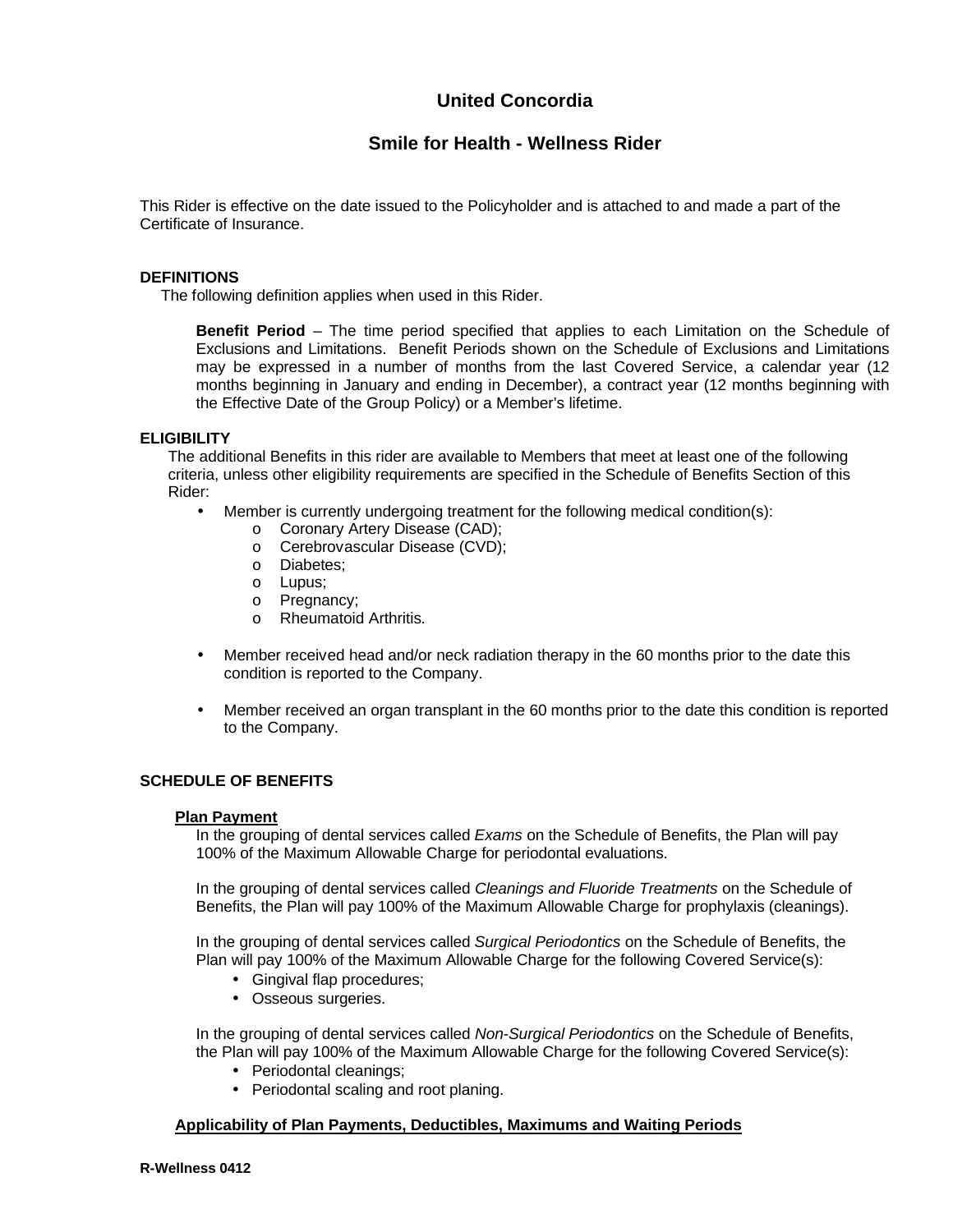Except where otherwise specifically altered by this Rider, the Plan payments, annual Deductibles, Maximums and Waiting Periods shown on the Schedule of Benefits shall apply to the procedures covered under this Rider.

#### **SCHEDULE OF EXCLUSIONS AND LIMITATIONS**

#### **Frequency Limitations**

Member's that meet the requirements specified in the Eligibility section of this Rider are entitled to one treatment per Benefit Period in addition to the frequency listed in the Limitations section of the Schedule of Exclusions and Limitations for each of the following Covered Services:

• Periodontal cleanings following active periodontal therapy;

#### **Applicability of Limitations and Exclusions**

Except where otherwise specifically altered by this Rider, the Limitations and Exclusions listed in the Schedule of Exclusions and Limitations shall apply to the procedures covered under this Rider.

#### **GENERAL**

Except where specifically changed by this Rider, all of the terms and conditions of Your Plan's Certificate of Insurance, Schedule of Benefits and Schedule of Exclusions and Limitations also apply to this Rider. In the event of a conflict between the provisions in this Rider and the Certificate of Insurance, Schedule of Benefits or Schedule of Exclusions and Limitations, this Rider shall control.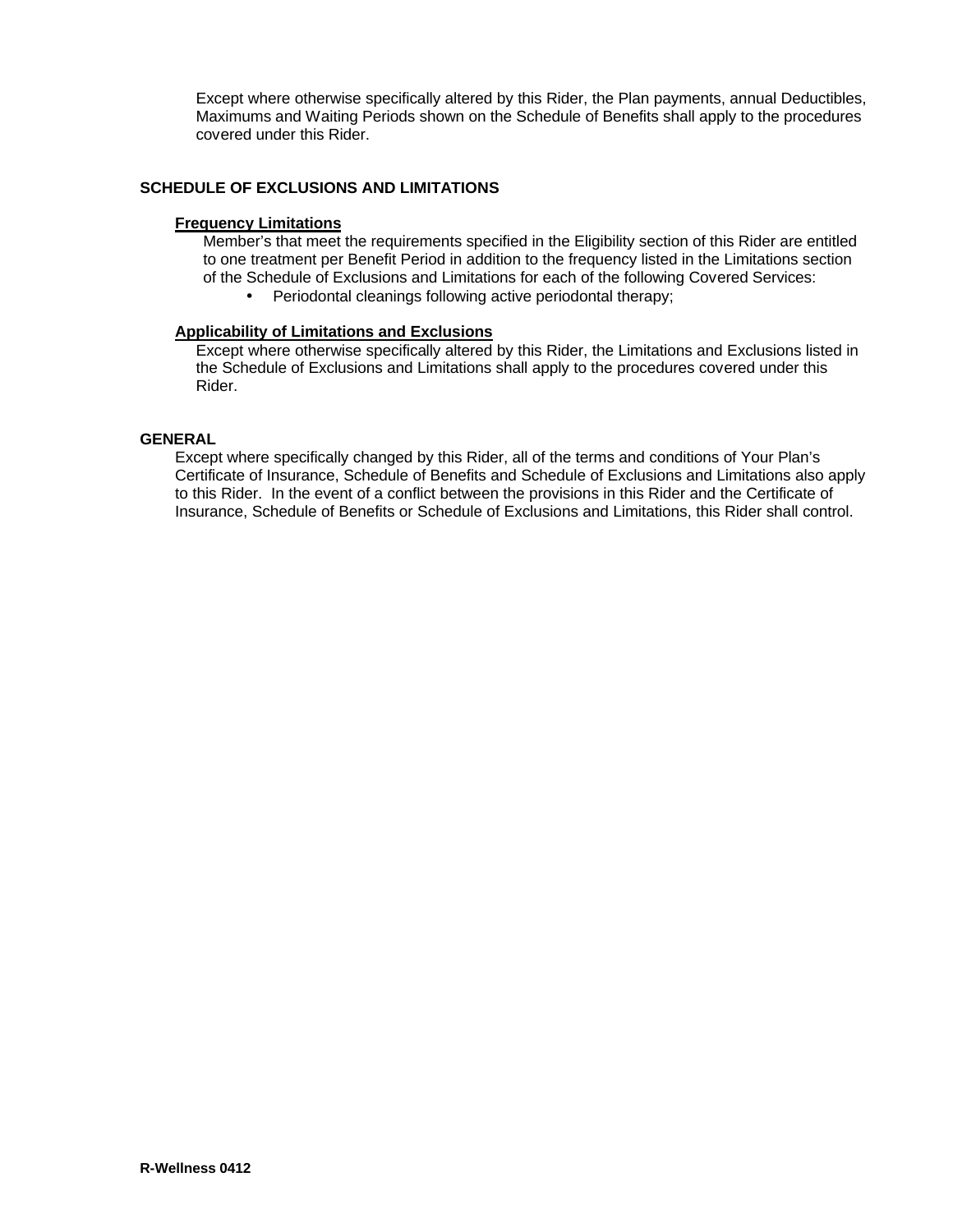# **Davis Vision** *Benefits You Can See*

# **1. Discount Program**

*Discount Schedule continued . . .*

Davis Vision is pleased to provide you with a low-cost, traditional vision Discount Program that provides significant discounts on eye exams, lenses, frames and additional eyewear options. Simply visit a participating vision provider and present your discount card and Control Code. With nearly 26,000 participating vision providers, you can find a provider near you by calling our toll-free Interactive Voice Response (IVR) system or visiting the Davis Vision website at **www.davisvision.com**. For more details, see the Accessing Benefit and Provider Information section on the reverse side.

The Discount Program entitles you to the following discounts off usual and customary fees:

| <b>Vision Plan:</b><br><b>Control Code/Client Control Number:</b><br>Co-payment:<br>Lens $123^\circ$ :<br><b>Laser Vision Correction:</b>                                                                                                                                                                                                                                                                                                                                 | Vantage Affinity Discount Program<br>7602<br>N/A, discount plan is 100% member paid at the time of service<br>Discounts on replacement contact lenses from 1-800-LENS123<br>Discounts from participating laser vision providers                    |  |  |
|---------------------------------------------------------------------------------------------------------------------------------------------------------------------------------------------------------------------------------------------------------------------------------------------------------------------------------------------------------------------------------------------------------------------------------------------------------------------------|----------------------------------------------------------------------------------------------------------------------------------------------------------------------------------------------------------------------------------------------------|--|--|
| <b>DAVIS VISION DISCOUNT SCHEDULE</b>                                                                                                                                                                                                                                                                                                                                                                                                                                     | <b>MEMBER COST</b>                                                                                                                                                                                                                                 |  |  |
| Eye examination<br>Complete Examination<br><b>Contact Lens Examination</b>                                                                                                                                                                                                                                                                                                                                                                                                | 15% off Usual & Customary<br>15% off Usual & Customary                                                                                                                                                                                             |  |  |
| <b>Frame</b><br>Frame-up to \$70.00 retail<br>Frame-over \$70.00 retail                                                                                                                                                                                                                                                                                                                                                                                                   | \$40.00<br>\$40.00 plus 10% off the amount over \$70.00                                                                                                                                                                                            |  |  |
| <b>Spectacle Lenses</b><br>Single Vision Lenses<br><b>Bifocal Lenses</b><br><b>Trifocal Lenses</b><br>Lenticular Lenses                                                                                                                                                                                                                                                                                                                                                   | \$35.00<br>\$55.00<br>\$65.00<br>\$110.00                                                                                                                                                                                                          |  |  |
| <b>Options (Add to Spectacle Lenses Prices)</b><br><b>Standard Progressive Lenses</b><br>Premium Progressive Lenses<br>Polarized<br>High Index Lenses<br><b>Glass Lenses</b><br>Polycarbonate Lenses<br><b>Blended Invisible Bifocals</b><br>Intermediate Vision Lenses<br><b>Scratch Resistant Coating</b><br>Anti-Reflective Treatment<br><b>Ultraviolet Coating</b><br>Solid Tint<br><b>Gradient Tint</b><br><b>PGX Lenses</b><br><b>Plastic Photosensitive Lenses</b> | \$75.00<br>\$125.00<br>\$75.00<br>\$55.00<br>\$18.00<br>\$30.00<br>\$20.00<br>\$30.00<br>\$15.00<br>\$45.00<br>\$15.00<br>\$10.00<br>\$12.00<br>\$35.00<br>⊁<br>\$65.00                                                                            |  |  |
| <b>Contact Lenses</b><br>Conventional<br>Disposable/Planned Replacement<br>Lens 123 <sup>®</sup>                                                                                                                                                                                                                                                                                                                                                                          | 20% off Usual &<br>Customary<br>This card entitles<br>Name_<br>10% off Usual &<br>the bearer and<br>Group United Concordia<br>Customary<br>family to special<br>discounted pricing<br>Free membership<br>Control Code $7602$<br>with up to 60% off |  |  |
|                                                                                                                                                                                                                                                                                                                                                                                                                                                                           | Retail Prices                                                                                                                                                                                                                                      |  |  |

*Benefits you can see.*